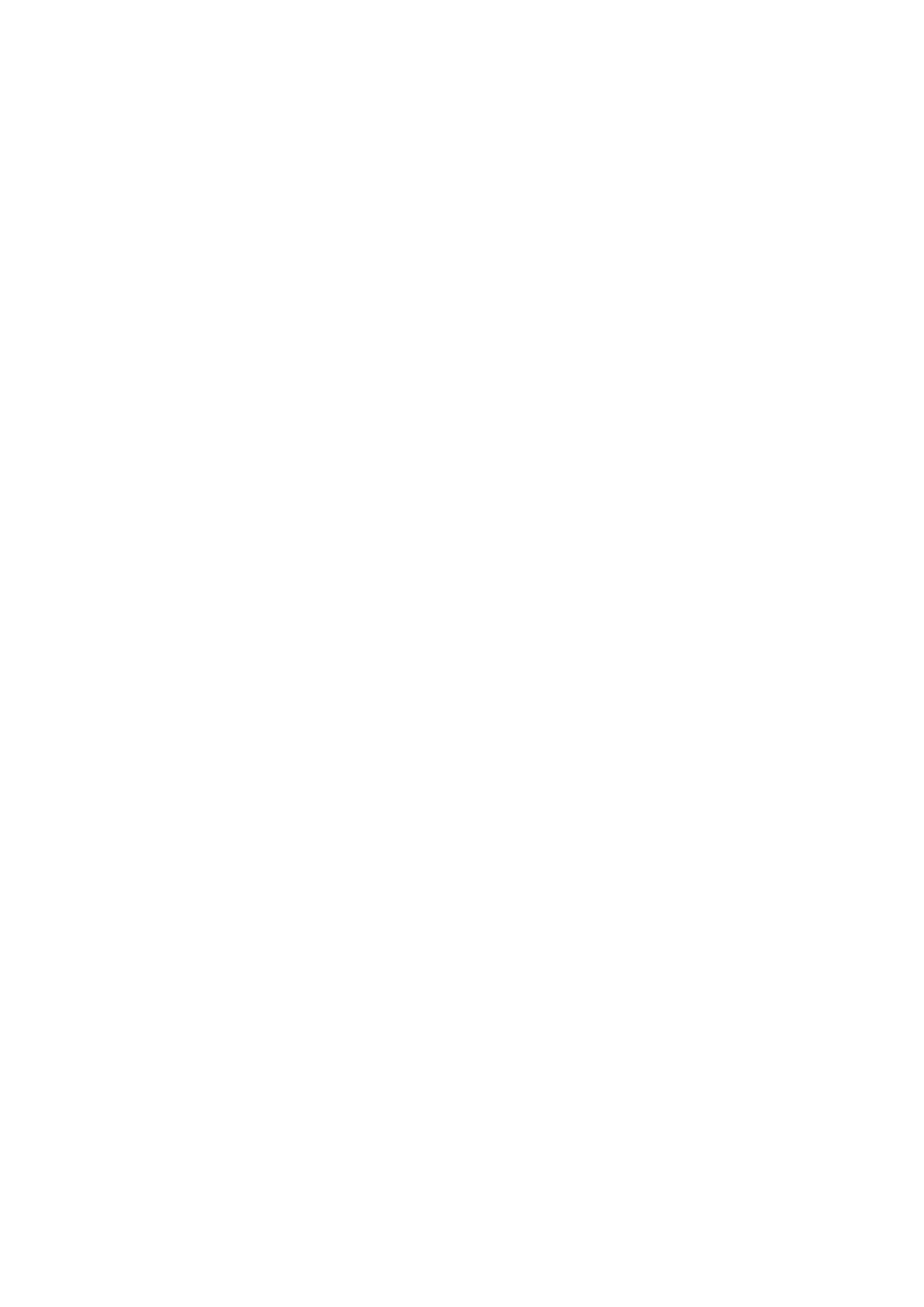## *Contents*

|         | $\mathbf{1}$                                                                                                                                                                                  |
|---------|-----------------------------------------------------------------------------------------------------------------------------------------------------------------------------------------------|
| Part I. | $\mathbf{2}$                                                                                                                                                                                  |
|         | $\mathfrak{2}$                                                                                                                                                                                |
|         | 3<br>Outcome 1: Enhanced capacities and systems of evaluation for better practice and use                                                                                                     |
|         | Sub-outcome $1.1$ – Evaluation activities conducted in a timely fashion<br>3<br>Sub-outcome $1.2$ – Strengthened evaluation capacity of staff                                                 |
|         | 6<br>Sub-outcome $1.3$ – Constituents engaged in monitoring and evaluation<br>of DWCPS and development cooperation activities in<br>8                                                         |
|         | Sub-outcome 1.4 – Evaluation integrated in DWCPs and development<br>9                                                                                                                         |
|         | Sub-outcome 1.5 – Established capacity of regions and departments to<br>10                                                                                                                    |
|         | Outcome 2: Enhanced value of evaluation through the use of more credible<br>and higher quality evaluations (independence, credibility, usefulness)<br>11                                      |
|         | Sub-outcome $2.1$ – Use of strategic cluster evaluations to gather<br>11                                                                                                                      |
|         | Sub-outcome 2.2 – Improved quality of internal, decentralized and<br>12                                                                                                                       |
|         | Sub-outcome $2.3$ – Credible impact evaluations conducted to build<br>14                                                                                                                      |
|         | Sub-outcome 2.4 – Evaluation framework further aligned with ILO<br>14                                                                                                                         |
|         | Outcome 3: Stronger knowledge base of evaluation findings and recommendations<br>15<br>Sub-outcome $3.1$ – Strengthened accessibility and visibility of evaluation<br>15                      |
|         | Sub-outcome 3.2 – More targeted communication of evaluation findings<br>16<br>Sub-outcome 3.3 – Improved use of evaluation findings and<br>recommendations by constituents and management for |
|         | 17<br>Sub-outcome 3.4 – Evaluations used to meet strategic knowledge<br>requirements through further analysis of findings and                                                                 |
|         | 21                                                                                                                                                                                            |
|         | 22                                                                                                                                                                                            |
|         | A challenging but opportune time to innovate the way we assess overall<br>22                                                                                                                  |
|         | Support proper design, monitoring and reporting on programme and<br>budget policy outcomes and DWCPs as the programmatic backbones<br>24                                                      |
|         | Enhance the sufficiency of evaluations to inform a higher order of effectiveness<br>25                                                                                                        |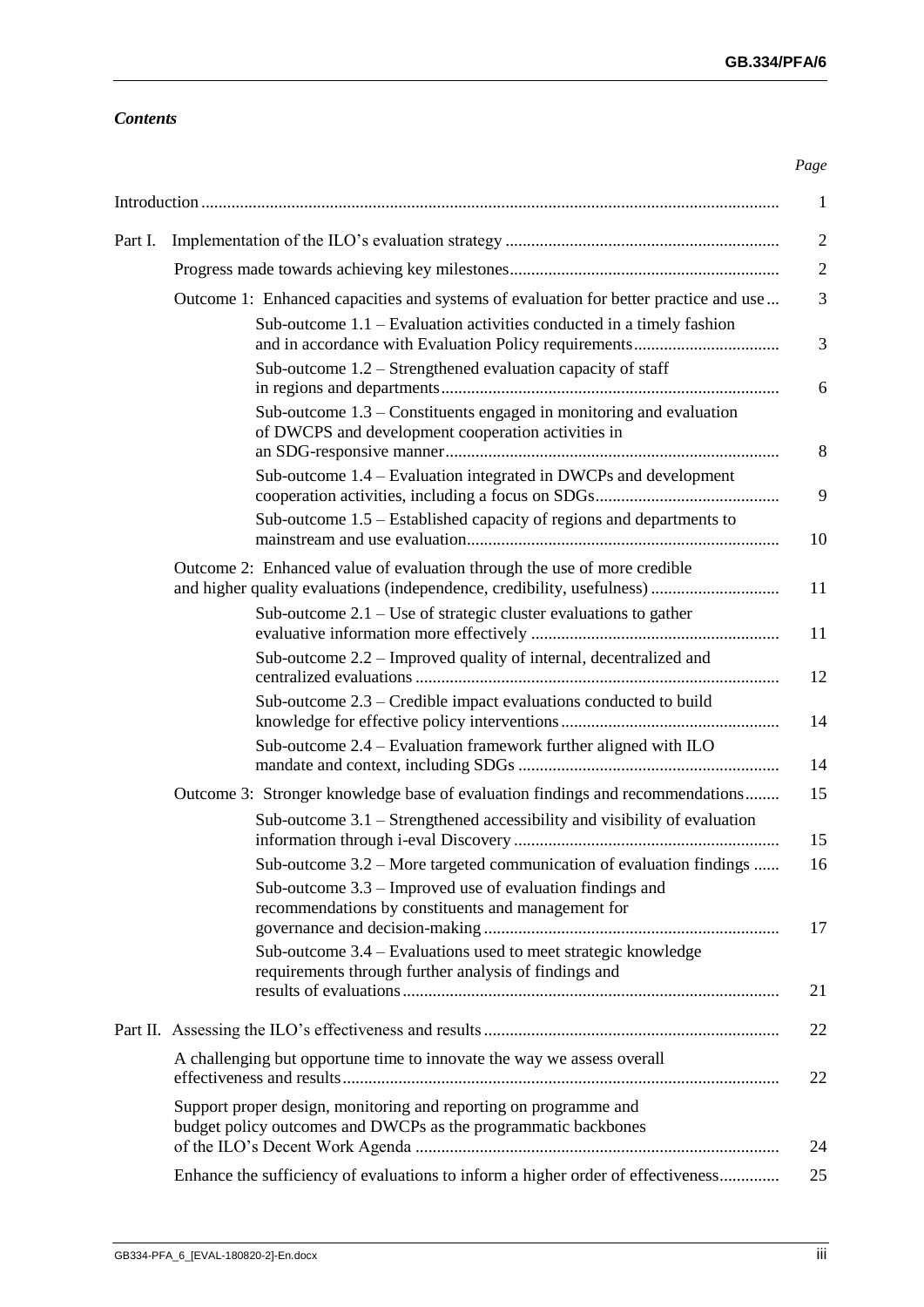|                                                                                                                                                    | Page |
|----------------------------------------------------------------------------------------------------------------------------------------------------|------|
| Refining the meta-analysis approach and methodology to report on effectiveness                                                                     | 26   |
| Taking a more transformative approach to developing a more comprehensive<br>validation process of ILO performance at the country and global levels | 27   |
|                                                                                                                                                    |      |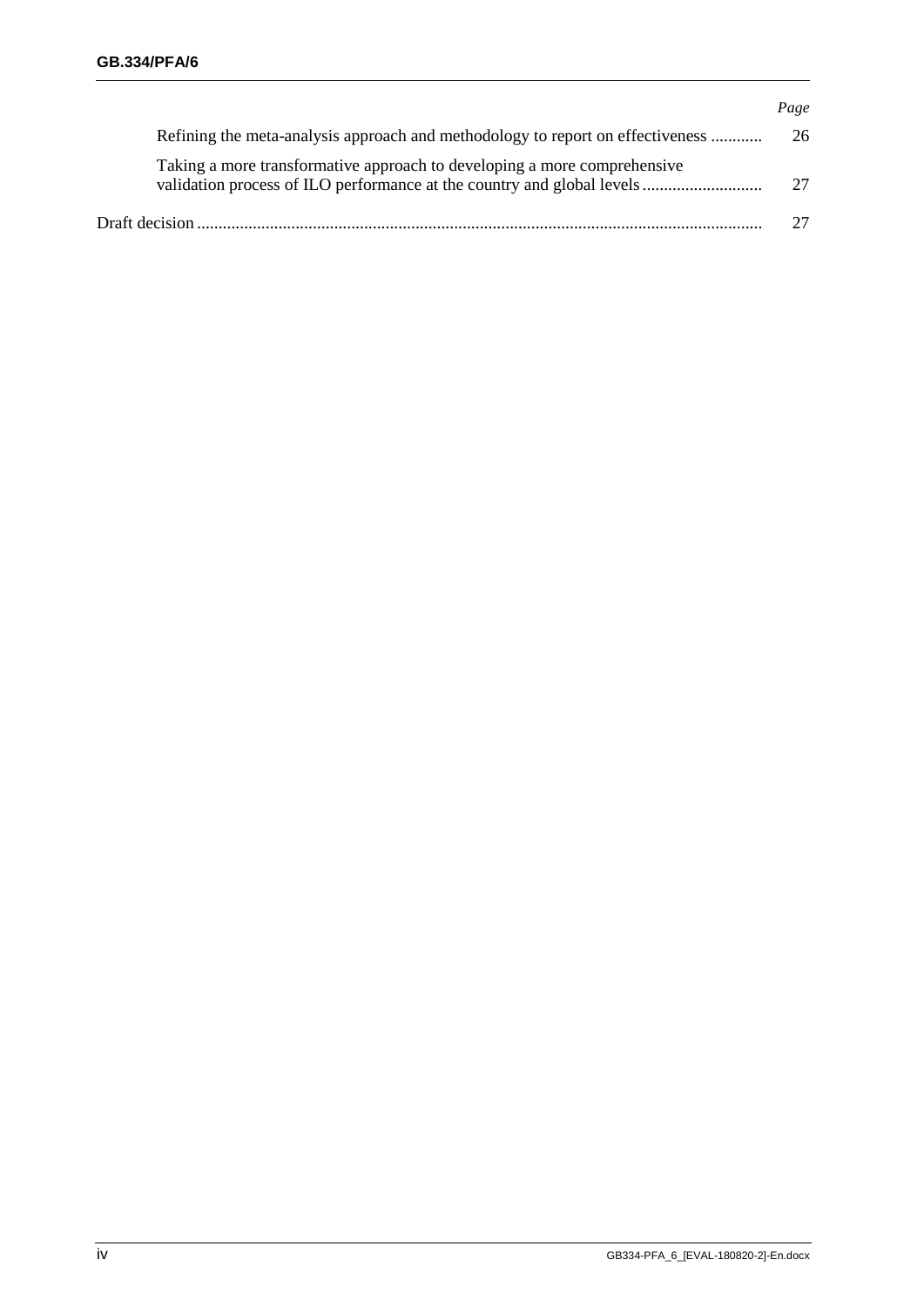## <span id="page-4-0"></span>**Introduction**

- **1.** This annual evaluation report (AER) reflects the work undertaken by the Evaluation Office (EVAL) from August 2017 to August 2018. The reporting cycle is linked to the Governing Body's last session of the calendar year. During this period, the ILO's evaluation function underwent significant changes that were made in response to: the 2016 independent evaluation of the ILO's evaluation function (2016 IEE); implications of the Sustainable Development Goals (SDGs) for the ILO's results framework from an evaluation perspective; and ongoing reflections within the ILO to improve results-based management (RBM).
- **2.** The 2016 IEE concluded that the ILO's evaluation function had made good progress since 2011 in delivering better evaluation products and reinforcing its structural independence, which had led to transformational changes in terms of evaluation practices and the uptake of findings. It also recommended revisiting the evaluation policy 2005 and the evaluation strategy's results framework (2011–17) in light of changing internal and external contexts. A new evaluation policy was subsequently formulated, following extensive consultations that involved over 250 staff and constituents. Following the adoption of the revised evaluation policy (November 2017), the Governing Body adopted the new results-based evaluation strategy 2018–21 (March 2018).
- **3.** The results framework of the new evaluation strategy marks a departure from the previous strategy. It presents a clear theory of change based upon three new outcomes, 13 suboutcomes and 19 indicators. It complements the evaluation policy 2017 and identifies implications and key areas of action that will result from it. It is also aligned with corresponding key ILO policy and programme documents, particularly the Strategic Plan for 2018–21. Reporting in the AER will be synchronized with information provided for the report on ILO programme implementation on outcome B: Effective and efficient governance of the Organization, indicator B.5: Adequacy of use of findings and recommendations from independent evaluations in decision-making by ILO management and the Governing Body.
- **4.** Part I of this report describes the progress that the evaluation function made in rolling out the new evaluation strategy. It reports against each outcome, indicator and biennial milestone identified in the Strategy's results framework. While there is continuity in their goals and aims, the new evaluation policy and strategy also introduce bold principles that will guide the ILO's evaluation function to reach the highest level of maturity.  $\frac{1}{1}$  To address some of the "evaluation fatigue" that has set in, more strategic and clustered evaluations of project and programme activities are being considered. Moreover, evaluation approaches, methods and frameworks are being reviewed to ensure that they are more attuned to the ILO's specific mandate (for example, tripartism, social dialogue and normative work) without compromising the internationally recognized Development Assistance Committee of the Organisation for Economic Co-operation and Development (OECD/DAC) evaluation criteria.
- **5.** Finally, evaluation-related capacity-development training programmes for ILO staff, tripartite constituents and other stakeholders are being developed and rolled out on demand. They focus on key evaluation competencies and linkages between the ILO's Decent Work Agenda and the SDGs from an evaluation perspective. Existing key challenges remain on EVAL's radar; for example, how gender issues could be better covered in evaluations, and how evaluations could generate more information on the impact and sustainability of the

<sup>1</sup> As set out by the Joint Inspection Unit (JIU) maturity matrix. JIU: *[Analysis of the evaluation function](https://www.unjiu.org/sites/www.unjiu.org/files/jiu_document_files/products/en/reports-notes/JIU%20Products/JIU_REP_2014_6_English.pdf)  [in the United Nations system](https://www.unjiu.org/sites/www.unjiu.org/files/jiu_document_files/products/en/reports-notes/JIU%20Products/JIU_REP_2014_6_English.pdf)*, (United Nations, Geneva, 2014).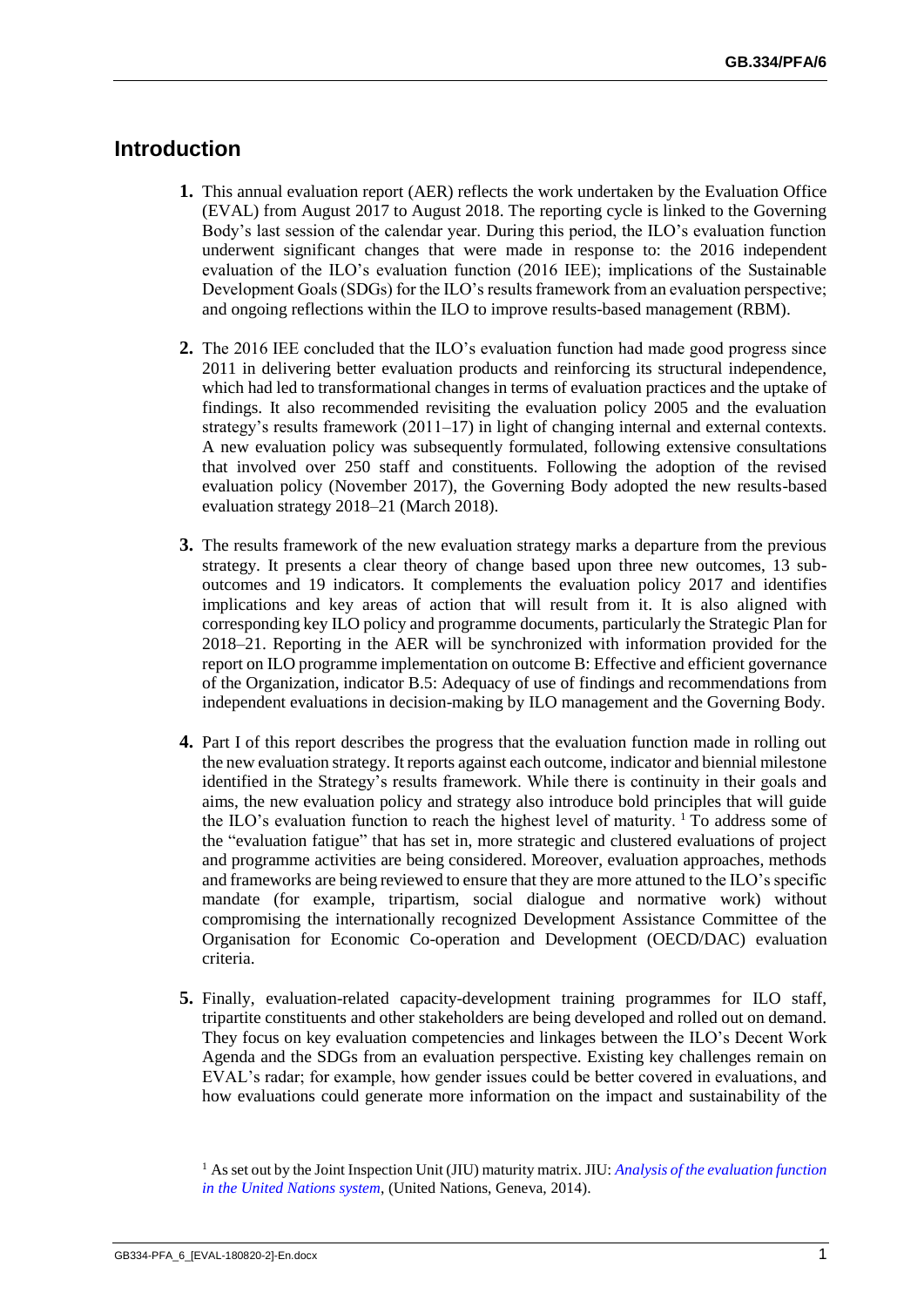ILO's work on the ultimate beneficiaries. Similarly, evaluation-related knowledge products and services are of equally high priority as cornerstones in supporting an evaluation function that is credible, accountable and able to inform decision-making.

- **6.** Part II of the report provides an overview of EVAL's perspective on ongoing internal efforts in the ILO to strengthen RBM in evolving internal and external contexts. This has increasingly been made clear by various external evaluations, ILO independent reviews and evaluations, <sup>2</sup> and recent International Labour Conference discussions on development cooperation. The latter specifically called for better use of RBM tools and evaluations, including impact evaluations, to demonstrate what works and to enhance the visibility of the Decent Work Agenda and its contribution to the SDGs. <sup>3</sup>
- **7.** Building on earlier experience in measuring decent work results, operational opportunities provided in the new evaluation strategy and the ongoing work of the ILO's internal RBM task force, this part of the report also outlines ideas on a comprehensive validation process of ILO performance. The optimal scenario involves a transition from the "effectiveness assessment", based on meta-studies of multiple project evaluations, to a system that involves full coverage of all Decent Work Country Programmes (DWCPs) and programme and budget policy outcomes, using a four-year planning cycle. This would result in fewer dedicated project evaluations, with smaller ILO activities being evaluated under DWCPspecific or programme and budget policy outcome evaluations. The adoption of this ambitious scenario would require the consent of donors and key stakeholders, and updated protocols. It is expected that this would strengthen results-based monitoring and reporting, and enable better assessment of organization-wide effectiveness. This would be in line with the Programme and Budget for 2018–19 expectations that "flexibility in choosing evaluation approaches will be ensured to identify the 'best fit' methods and ensure that credible evidence is produced and critical evaluations questions and criteria covered".

## <span id="page-5-0"></span>**Part I. Implementation of the ILO's evaluation strategy**

#### <span id="page-5-1"></span>**Progress made towards achieving key milestones**

**8.** Part I of the AER describes the performance of the ILO's evaluation function, as measured against the new results-based evaluation strategy 2018–21. The theory of change for the evaluation function has three dimensions: (i) the contribution of evaluation to an effective and efficient ILO delivering decent work policies and programmes; (ii) the enhancement of the credibility and leadership of the ILO through an embedded accountability, transparency and evaluation culture; and (iii) the advancement of decent work goals by leveraging national and international partnerships to measure the contribution to the SDGs.

<sup>&</sup>lt;sup>2</sup> Over the years, external and independent reviews – namely the 2017 Multilateral Organisation Performance Assessment Network (MOPAN) exercise, the 2016 independent evaluation of the ILO's evaluation function 2011–16 (2016 IEE), the 2016 Report of the External Auditor on RBM, and various ILO AERs since 2011 – have identified the need to reinforce internal monitoring, reporting and evaluability to improve the link between performance and strategic decision-making.

<sup>3</sup> ILO: *[Provisional Record](https://www.ilo.org/wcmsp5/groups/public/---ed_norm/---relconf/documents/meetingdocument/wcms_631777.pdf)* No. 7A, International Labour Conference, 107th Session, Geneva, 2018, and [https://www.ilo.org/ilc/ILCSessions/107/reports/texts-adopted/WCMS\\_633138/lang--en/index.htm.](https://www.ilo.org/ilc/ILCSessions/107/reports/texts-adopted/WCMS_633138/lang--en/index.htm)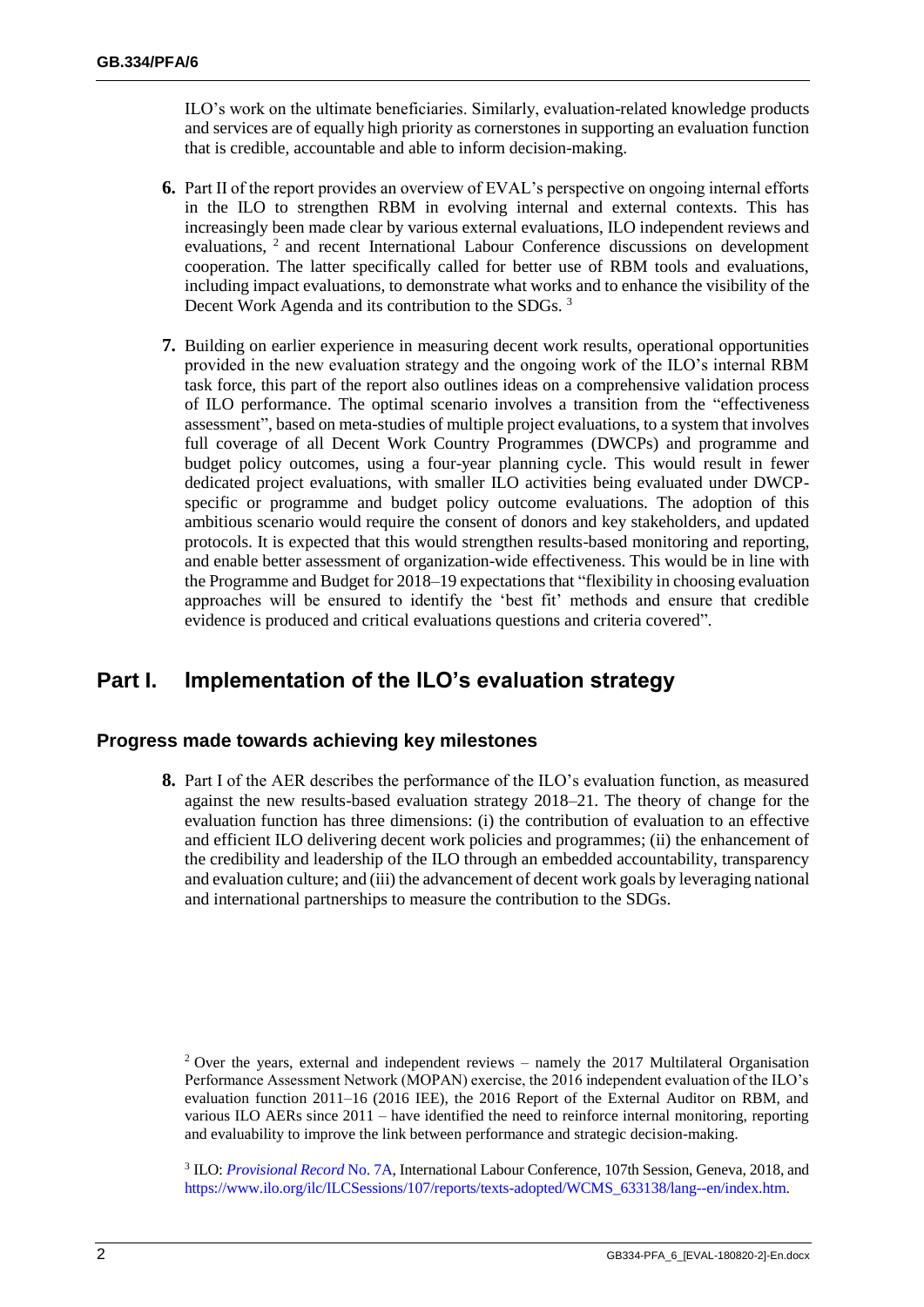- **9.** In brief, the evaluation function advances *effectiveness*, *credibility* and *partnerships* by realizing the following three outcomes: <sup>4</sup>
	- $outcome 1$  enhanced capacities and systems of evaluation for better practice and use;
	- outcome 2 enhanced value of evaluation through the use of more credible and higher quality evaluations (independence, credibility, usefulness); and
	- outcome 3 stronger knowledge base of evaluation findings and recommendations.
- **10.** The strength of the evaluation function and the extent to which it can respond to all indicators outlined in the evaluation strategy depend on the ILO's enabling environment, particularly in terms of its evaluation culture, organizational learning and RBM.
- **11.** While the new evaluation strategy was approved by the Governing Body in March 2018, reporting on the status of each indicator in 2018 takes into account selective data from 2017 as per the usual reporting cycle, which is linked to the timing of Governing Body sessions. The following section is organized by strategic outcome. For ease of reference, each suboutcome indicates the status in respect of meeting the biennial milestone of the relevant indicator: achieved, on track, delayed or not yet started.

#### <span id="page-6-0"></span>**Outcome 1: Enhanced capacities and systems of evaluation for better practice and use**

**12.** With respect to outcome 1, targets can be realized by: providing ILO staff and constituents with training, support and encouragement in building their skills; using the ILO quality standards for evaluation management and use; and developing and maintaining accurate evaluation systems that encourage integrated evaluation planning.

## <span id="page-6-1"></span>*Sub-outcome 1.1 – Evaluation activities conducted in a timely fashion and in accordance with Evaluation Policy requirements*

| <b>Indicator 1.1:</b> All mandatory evaluations are                                                                                                               | <b>Baseline:</b> 90% coverage for independent             | <b>Status</b> |  |
|-------------------------------------------------------------------------------------------------------------------------------------------------------------------|-----------------------------------------------------------|---------------|--|
| completed in a timely manner for use by<br>management, constituents and donors.                                                                                   | evaluations and 33% coverage for internal<br>evaluations. | On track.     |  |
|                                                                                                                                                                   |                                                           |               |  |
| Biennial milestone (2018–19): 95% of independent evaluations and 50% of internal evaluations<br>completed in a timely manner by the end of the biennium (target). |                                                           |               |  |

- **13.** Independent and internal project evaluations are cornerstones for RBM and organizational learning. They complement the three high-level evaluations conducted annually by EVAL as mandated by the Governing Body. The results-based evaluation strategy 2018–21 includes an indicator on the completion rate of mandatory project evaluations.
- **14.** The *i*-eval Discovery application illustrates all projects requiring evaluation, thus informing constituents, donors and ILO officials on the number of planned and completed evaluations (see biennial milestone 3.1). For the period under review, 40 ILO-managed independent evaluations and one joint independent evaluation were completed (representing a 98 per cent

<sup>4</sup> As described in the results-based evaluation strategy 2018–21.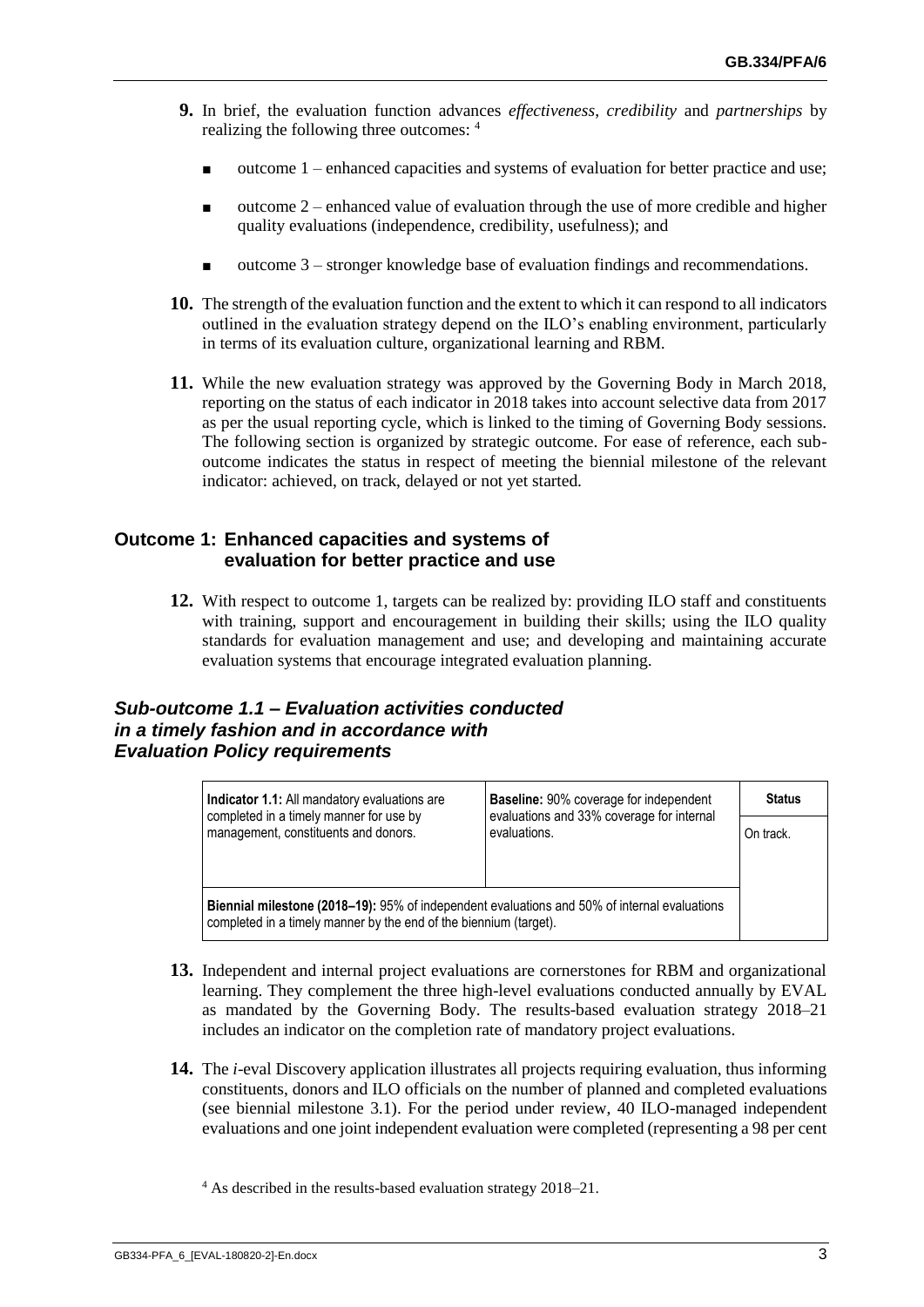completion rate),  $5$  in addition to 25 internal evaluations and one externally managed evaluation (figure 1).<sup>6</sup>

- **15.** The 41 completed ILO-managed independent evaluations figure is slightly higher than during the previous reporting year (33) but is mostly on a par with the past eight-year average of 43 (2010–17). As of July 2018, 134 independent evaluations are required during the 2018–19 biennium. This figure is expected to fluctuate as new projects are approved and extended over the next 12 months.
- **16.** Submission rates for internal and self-evaluations <sup>7</sup> have been more challenging. Selfevaluations (undertaken by project managers) are not overseen by EVAL, while internal evaluations (undertaken by consultants and managed by project managers) do not receive the same level of oversight as independent evaluations (undertaken by external evaluation consultants and managed by impartial evaluation managers overseen by EVAL). Although EVAL consistently requests compliance with evaluation requirements, the submission rates for self-evaluations and internal evaluations have been consistently low. During the period under review, 25 internal evaluations were completed, far from the 69 reports that were supposed to have been submitted. This represents a completion rate of 36 per cent (approaching the target of 50 per cent by the end of 2019).
- **17.** In an effort to improve completion rates for internal and self-evaluations, EVAL launched the Internal Evaluation Certification Programme (IECP) in April 2017 to build organizational capacity, and has been encouraging project managers to incorporate selfevaluation components into final progress reports. The added benefit of the latter is that it reduces the reporting burden on project managers, as they then only have to prepare one report. This AER, therefore, includes a recommendation to formalize this practice.

**Recommendation 1:** Formalize the good practice that final progress reports incorporate self-evaluation components in lieu of a separate formal self-evaluation report.

<sup>5</sup> EVAL is rigorous in ensuring that independent evaluations are completed as scheduled. However, in 2017 an independent evaluation was required to be conducted for a project that was administratively backstopped by the Social Finance Unit. The project was discontinued and the donor requested the return of all unused resources. The evaluation was not completed as required.

 $6$  See biennial milestone 3.3.2 on the status of management follow-up to recommendations from ILOmanaged independent evaluations. The number of externally managed and joint evaluations is unpredictable. They are dependent on donor policies and joint funding trends.

 $7$  Self-evaluations are required for projects with budgets below US\$500,000, internal evaluations for projects between \$500,000 and \$1 million, and independent evaluations for projects above \$1 million.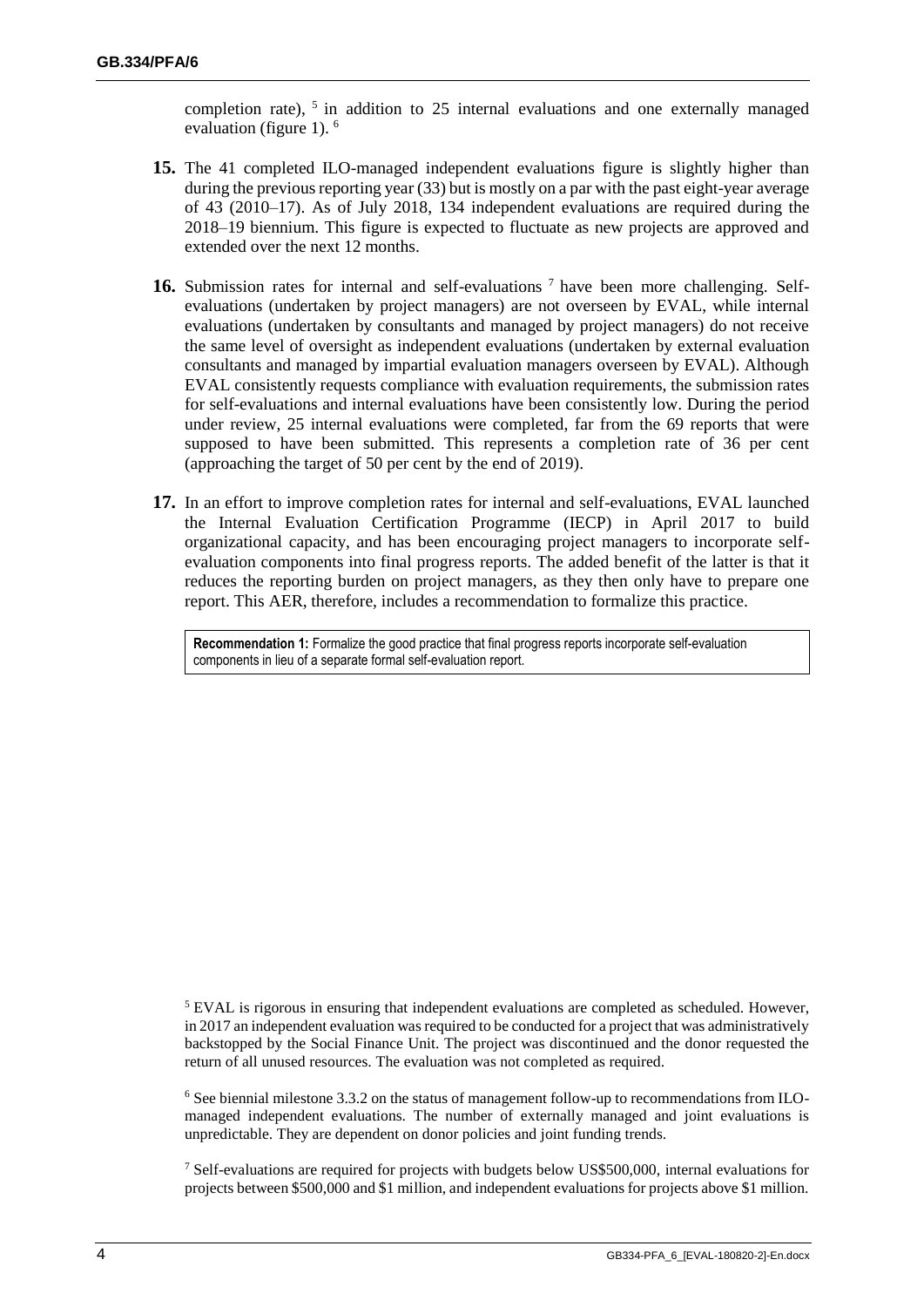

**Figure 1. Number of evaluations by type, 2010–17 \***

**\*** One joint evaluation and one external evaluation were completed in 2017.

Selecting high-level evaluation topics for strategic use

**18.** Annually, the Governing Body is presented with a draft rolling workplan for proposed highlevel evaluations, which is based on inputs received from constituents. Table 1 indicates high-level evaluations to be reconfirmed (2019–20) and confirmed (2021–22) by the Governing Body. The rolling workplan is only indicative for planned evaluations beyond the ongoing biennium and can be adjusted according to changing requirements.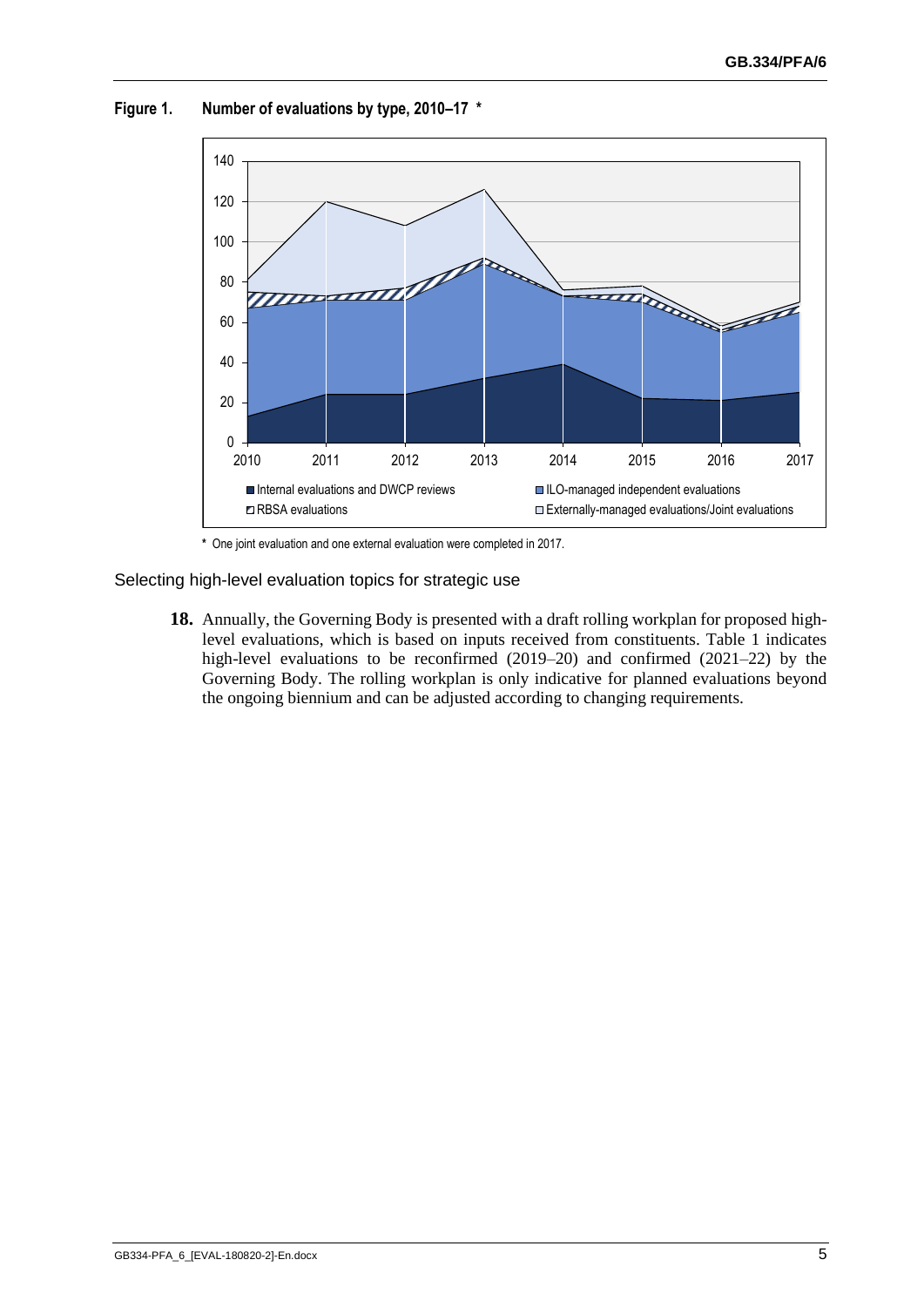|                      |      | Institutional or outcome level                                                                         | <b>Outcome level</b>                                                                                                          | <b>DWCP</b>                                                                                                                                                                |
|----------------------|------|--------------------------------------------------------------------------------------------------------|-------------------------------------------------------------------------------------------------------------------------------|----------------------------------------------------------------------------------------------------------------------------------------------------------------------------|
|                      |      | Topic                                                                                                  | Topic                                                                                                                         | Region/subregion                                                                                                                                                           |
| <b>New</b>           | 2022 | Development and use of labour<br>statistics <sup>1</sup>                                               | Strategies to promote the<br>application of international labour<br>standards <sup>2</sup>                                    | Europe <sup>3</sup>                                                                                                                                                        |
|                      | 2021 | Action Plan for Gender Equality <sup>4</sup>                                                           | Promoting fair and effective<br>labour migration policies <sup>5</sup>                                                        | Asia <sup>6</sup>                                                                                                                                                          |
| reconfirmed<br>To be | 2020 | Research and knowledge<br>management <sup>7</sup>                                                      | Promoting sustainable<br>enterprises <sup>8</sup>                                                                             | Americas <sup>9</sup>                                                                                                                                                      |
|                      | 2019 | ILO public-private partnerships 10                                                                     | Formalization of the informal<br>economy <sup>11</sup>                                                                        | Africa <sup>12</sup>                                                                                                                                                       |
| Completed            | 2018 | Independent evaluation of the<br>ILO's capacity development<br>efforts - 2010-17 (all<br>constituents) | Independent high-level<br>evaluation of the ILO's strategy<br>and actions for improved youth<br>employment prospects, 2012-17 | Arab States - High-level evaluation<br>of the ILO's programme of work in<br>Lebanon and Jordan in terms of<br>decent work and the response to<br>the Syrian refugee crisis |

#### **Table 1. Summary of high-level evaluation topics, 2018–22**

1 Institutional: Not evaluated before; selected based on inputs received from consultations in 2018.

<sup>2</sup>Outcome: Not evaluated as an outcome in at least two biennia; selected based on inputs received from consultations in 2018.

<sup>3</sup>DWCPs: Rotationally due in 2022.

4 Institutional: Due as part of approved Action Plan.

<sup>5</sup>Outcome: The International Labour Conference resolution concerning fair and effective labour migration governance adopted in June 2017 called for a high-level evaluation of work to promote fair recruitment. This evaluation was initially planned for 2019, but as this was considered too early by the concerned department it is now proposed for 2021.

<sup>6</sup>DWCPs: Rotationally due in 2021.

7 Institutional: Not evaluated before; selection based on inputs received from consultations in 2017.

<sup>8</sup> Pre-approved in AER 2016–17.

<sup>9</sup>DWCPs: Rotationally due in 2020.

<sup>10</sup> Institutional: GB decision – GB.326/POL/7.

<sup>11</sup> Pre-approved in AER 2016–17.

<span id="page-9-0"></span><sup>12</sup>DWCPs: Rotationally due in 2019.

## *Sub-outcome 1.2 – Strengthened evaluation capacity of staff in regions and departments*

| Indicator 1.2.1: ILO staff evaluation capacities<br>are upgraded.                                                                       | <b>Baseline:</b> By end-2017, 77 staff members had<br>been certified as evaluation managers and two<br>were certified as part of IECP. Eight of the EMCP<br>certifications were awarded in 2016-17. | <b>Status</b> |  |
|-----------------------------------------------------------------------------------------------------------------------------------------|-----------------------------------------------------------------------------------------------------------------------------------------------------------------------------------------------------|---------------|--|
|                                                                                                                                         |                                                                                                                                                                                                     | On track.     |  |
| Biennial milestone (2018–19): At least 30 additional ILO staff members are certified as evaluation<br>managers and internal evaluators. |                                                                                                                                                                                                     |               |  |

- **19.** The ILO's previous results-based strategy (2011–17) contained a combined indicator calling for constituents and ILO staff to be trained in evaluation. The new results-based evaluation strategy 2018–21 separates the two, and includes specific sub-outcomes dedicated to upgrading ILO staff (1.2) and constituents (1.3) in respect of evaluation-related capacities.
- **20.** To meet the demands associated with undertaking the large number of internal and independent project evaluations every year, EVAL developed training programmes to improve organizational capacity. For independent evaluations, it developed the Evaluation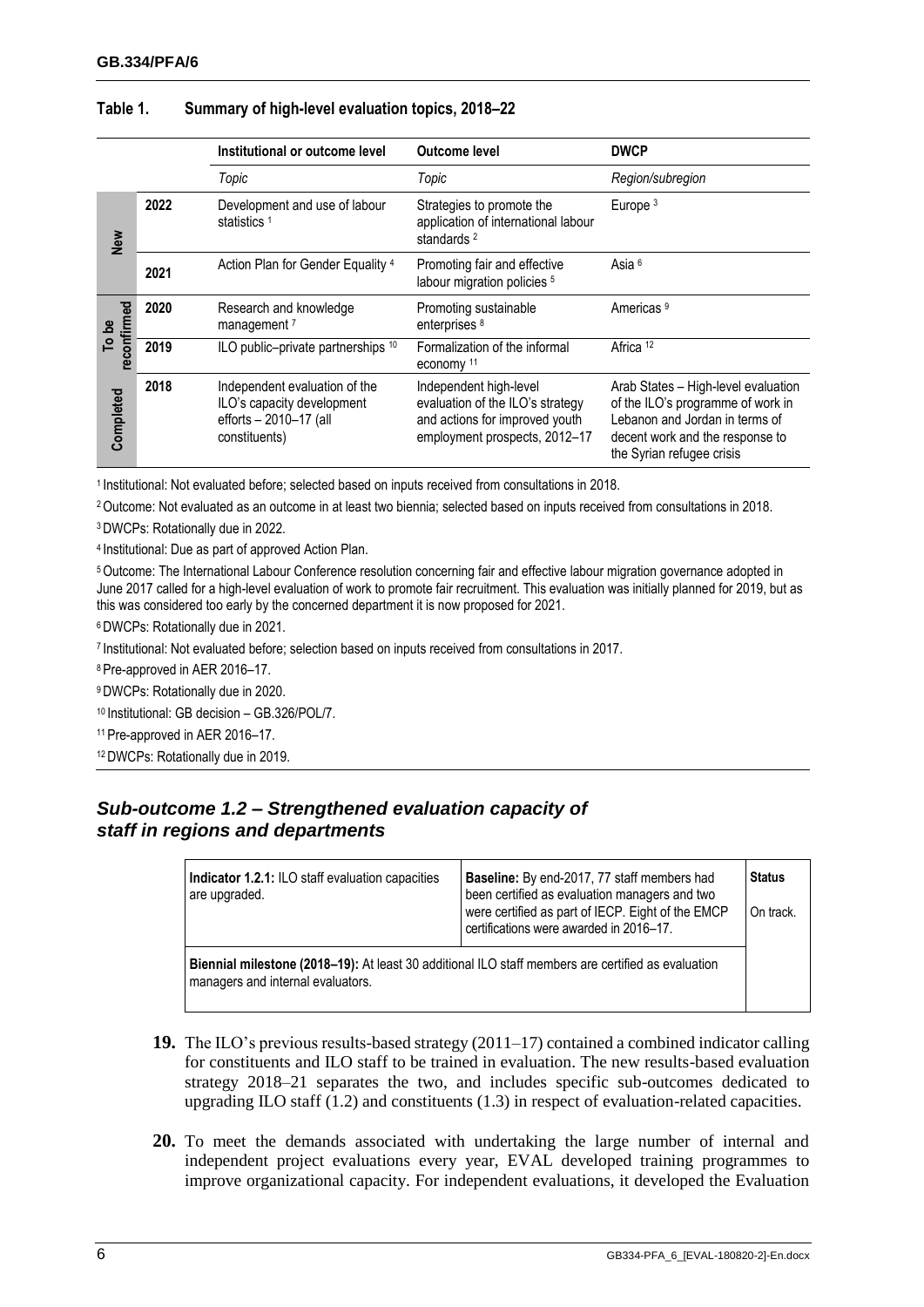Manager Certification Programme (EMCP) in 2012 to upgrade the quality of evaluation management and to expand the pool of qualified candidates. To date, eight rounds of the EMCP have been held in partnership with the Human Resources Department and the International Training Centre of the ILO (ITC-ILO), <sup>8</sup> resulting in 81 certified ILO staff.

- **21.** Furthermore, in 2017 EVAL launched the IECP to improve the quality, frequency and utility of internal evaluations. As with the EMCP, the IECP is delivered through a blended format that includes a distance-learning module, a workshop and a coaching phase during which trainees conduct an internal evaluation under EVAL's supervision.
- **22.** In 2018, seven EMCP trainees and 11 IECP trainees completed all of the requirements for certification. Therefore, EVAL is nearly two-thirds of the way to achieving the biennial milestone of having 30 additional certified evaluation staff. Table 2 shows the number of staff members who received training (certification also requires trainees to pass a practicum). As the data shows, there are regional variations in participation that need to be addressed to ensure a homogenous evaluation culture throughout the Office. The approach taken towards professionalizing staff to participate in and contribute to evaluation in the ILO is considered a best practice in the United Nations evaluation community: various members of the United Nations Evaluation Group (UNEG) have plans or are planning to emulate it.

| Type of training offered                            | Africa | Americas | <b>Arab States</b> | Asia and<br>the Pacific | <b>Europe</b> | HQ    | Total |
|-----------------------------------------------------|--------|----------|--------------------|-------------------------|---------------|-------|-------|
| General monitoring and evaluation<br>(M&E) training | 35     | 5        |                    |                         | $99*$         |       | 149   |
| Evaluation management skills                        |        |          | 0                  | 13                      | 0             | $25*$ | 43    |
| Internal evaluation skills                          |        | 5        | 0                  | 5                       |               | 4     | 17    |
|                                                     |        |          |                    |                         |               |       |       |

**Total 42 10 3 25 100 29 209**

#### **Table 2. ILO officials trained in evaluation in 2018**

\* Projected figures because additional training will take place in the fourth quarter of 2018.

Note: Any training that is less than one day is counted as sensitization and not included in this table.

| <b>Indicator 1.2.2:</b> The ILO evaluation network is                                                                                                                                                                                            | <b>Baseline:</b> Currently, evaluation network                                                   | <b>Status</b> |  |
|--------------------------------------------------------------------------------------------------------------------------------------------------------------------------------------------------------------------------------------------------|--------------------------------------------------------------------------------------------------|---------------|--|
| functioning based on clearly established roles<br>and job descriptions.                                                                                                                                                                          | functions (departmental level and evaluation<br>managers) are performed on a voluntary<br>basis. | On track.     |  |
| Biennial milestone (2018–19): Evaluation responsibilities are included in job descriptions of<br>departmental focal points for evaluation and certified evaluation managers receive standardized<br>assessments in their performance appraisals. |                                                                                                  |               |  |

- **23.** As identified in the 2016 IEE, there is a need to strengthen incentive structures for departmental evaluation focal points (DEFPs), evaluation managers and internal evaluators to manage and conduct evaluations. This was recognized by the new evaluation strategy, which, for the first time, includes an indicator on the extent to which the ILO's evaluation network is functioning, based on clearly established roles and job descriptions. Achieving this indicator would improve organizational incentives to engage in evaluation-related tasks, as work performed voluntarily would be formally recognized.
- **24.** EVAL seeks to build an incentive structure whereby the work of DEFPs, evaluation managers and internal evaluators is systematically recognized in job descriptions and in annual performance appraisals. The EMCP and IECP certification processes currently

<sup>8</sup> The ninth EMCP will be held in October 2018.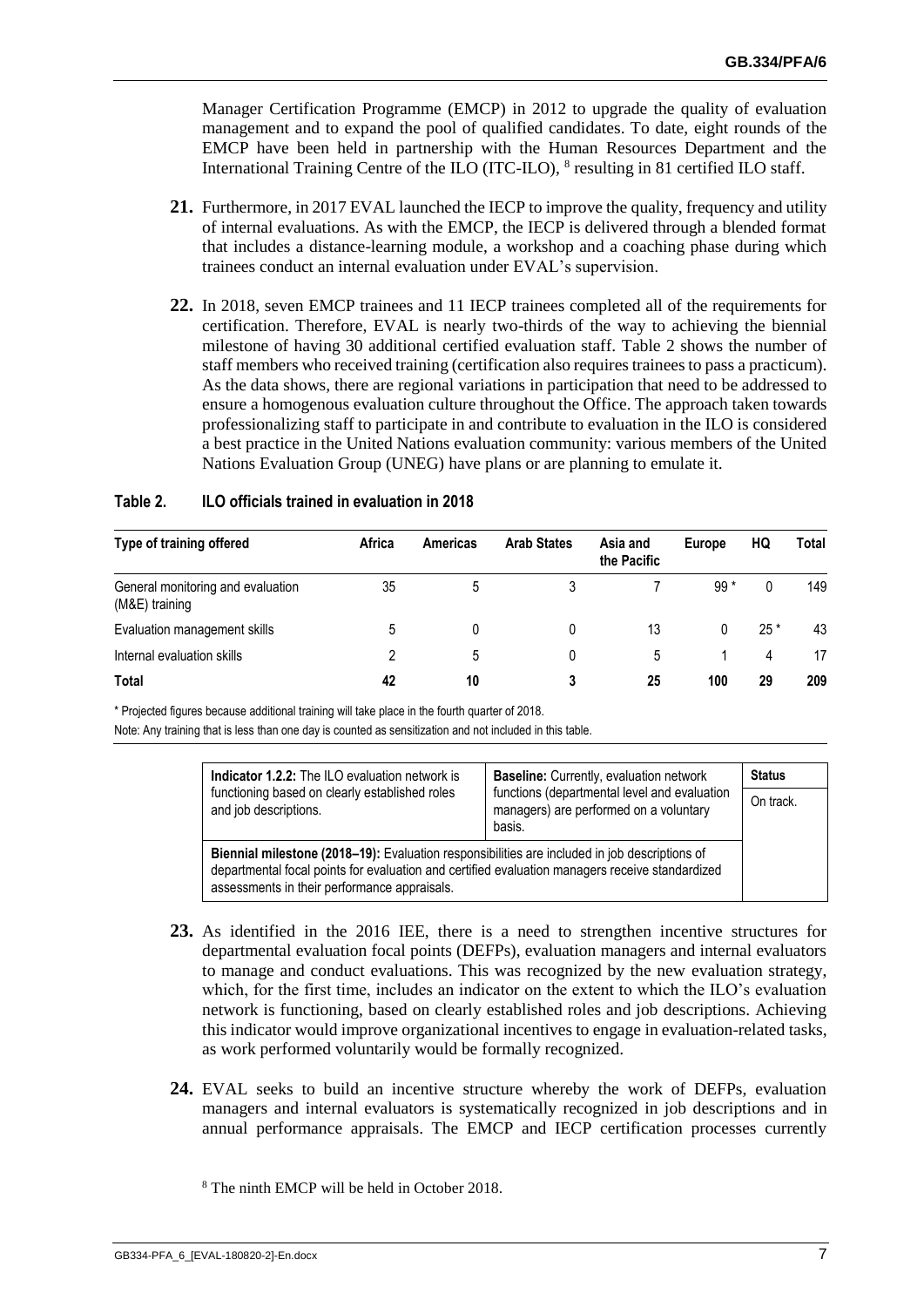provide them with professional recognition (see biennial milestone 1.2.1), which is considered to be an incentive. However, there is scope for improvement, particularly as these tasks are in addition to their regular duties.

**25.** EVAL and the Human Resources Department have agreed to cooperate on this issue and are discussing the way forward. Areas for consideration focus on the inclusion in performance appraisals of generic outputs and performance indicators for evaluation tasks being carried out by DEFPs, evaluation managers and internal evaluators (ensuring regular and consistent recognition of their weight); and developing standardized texts on evaluation tasks to be included in job descriptions of DEFPs who have longer term roles in the evaluation network.

## <span id="page-11-0"></span>*Sub-outcome 1.3 – Constituents engaged in monitoring and evaluation of DWCPS and development cooperation activities in an SDG-responsive manner*

| Indicator 1.3: Relevant monitoring and evaluation training is<br>mainstreamed into training and capacity-building programmes for                                                                | Baseline: During 2010-17,<br>1,052 constituents were | <b>Status</b> |  |  |
|-------------------------------------------------------------------------------------------------------------------------------------------------------------------------------------------------|------------------------------------------------------|---------------|--|--|
| constituents in order to enhance their participation in evaluations.                                                                                                                            | trained, 124 of them in 2016. Achieved.              |               |  |  |
| Biennial milestone (2018-19): Evaluation training and capacity-building modules responsive to<br>SDG issues developed for mainstreaming into programmes, covering all three constituent groups. |                                                      |               |  |  |

- **26.** Over the last strategic evaluation period (2011–17), EVAL has strengthened the capacities of over 1,000 constituents in respect of evaluation and related topics. The 2030 Agenda for Sustainable Development (2030 Agenda) calls for wider engagement by national stakeholders in country reviews on progress towards the achievement of SDGs and the required capacities for such involvement. To this end, the ILO's results-based evaluation strategy 2018–21 includes an indicator to measure EVAL's efforts to provide constituents with access to relevant capacity-building initiatives so that they can engage effectively in decent work and national SDG reviews.
- **27.** Following a thorough preparatory process (an in-depth review of the professional literature and a validity assessment in the form of a survey),  $\degree$  EVAL recently completed the design of a training programme on the required monitoring and evaluation (M&E) capacities for assessing progress towards decent work and the SDGs. The results of the needs assessment showed that ILO constituents are keen to both play an active role in the review processes and to acquire the necessary capacity.
- **28.** The training curriculum will be implemented in partnership with the Bureau for Workers' Activities (ACTRAV), the Bureau for Employers' Activities (ACT/EMP) and other key departments, in conjunction with needs identified through the DWCP evaluability diagnostic instrument (see biennial milestone 1.4). A collaborative initiative with the Multilateral Cooperation Department (MULTILATERALS), incorporating modules on evaluability and evaluation concepts in their training programme on the SDGs took place in September 2018. Throughout the remainder of 2018 and during 2019, EVAL will seek to expand this collaborative network to national training institutions interested in joining forces in building national evaluation capacity.

<sup>&</sup>lt;sup>9</sup> The survey reached out to 2,273 constituents, with an overall response rate of close to 15 per cent.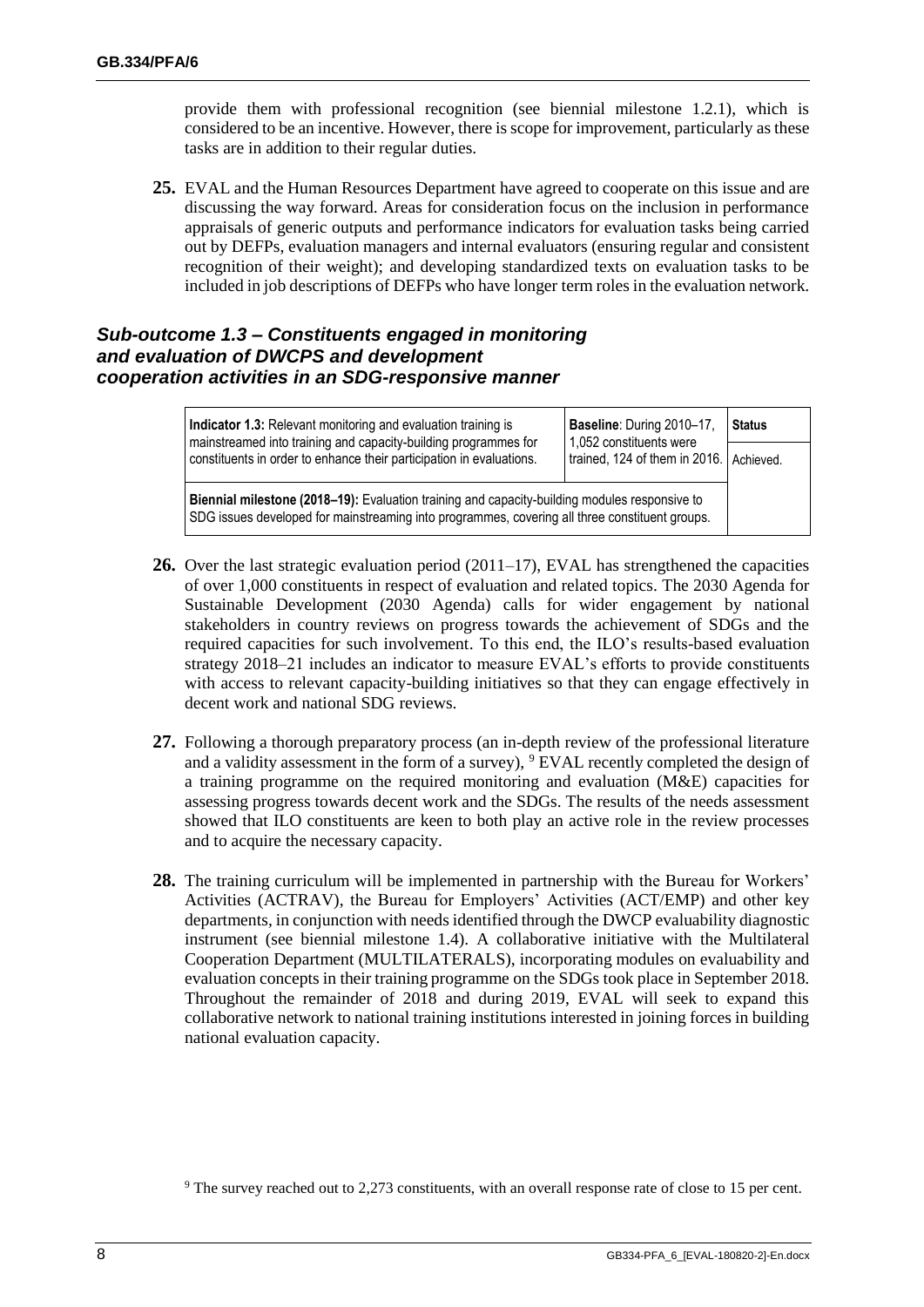## <span id="page-12-0"></span>*Sub-outcome 1.4 – Evaluation integrated in DWCPs and development cooperation activities, including a focus on SDGs*

| Indicator 1.4: Number of DWCPs and development cooperation projects that have<br>well-established evaluation processes and mechanisms in place and that regularly                                                                                                                                    | <b>Baseline: No</b><br>baseline yet | <b>Status</b> |  |
|------------------------------------------------------------------------------------------------------------------------------------------------------------------------------------------------------------------------------------------------------------------------------------------------------|-------------------------------------|---------------|--|
| engage with constituents in meeting monitoring and evaluation requirements.                                                                                                                                                                                                                          | established.                        | Achieved.     |  |
| Biennial milestone (2018-19): Process is developed and piloted to a sample of DWCPs for<br>ensuring that DWCPs and projects have mechanisms (diagnostic instruments) to assess their<br>evaluability, SDG-responsiveness and level of participation of constituents in monitoring and<br>evaluation. |                                     |               |  |

- **29.** Like every United Nations agency, the ILO is required to consider how the Organization will measure its contribution to the SDGs. Reflecting on what the 2030 Agenda means for the ILO at the operational level, the evaluation policy 2017 and its complementary resultsbased evaluation strategy 2018–21 incorporated new and specific milestones and targets to assess the ILO's preparedness for measuring the contribution of the Organization to the SDGs.  $10$
- **30.** Evaluability assessments are RBM tools that can serve as an early warning mechanism to identify the strengths and weaknesses of the design and M&E of projects and programmes. Applied during the design of DWCPs and programme activities, the evaluability diagnostic instrument supports the ILO in analysing the linkages between DWCPs and SDGs, and their monitoring and reporting capacity. In February 2018, EVAL released an evaluability diagnostic instrument <sup>11</sup> to enable the rapid assessment of SDG integration into DWCPs at country level.
- **31.** This has been pilot tested in Argentina and Sri Lanka with the help of the regional and country offices concerned. Further testing is being considered in Iraq and Suriname to align the tool in the most efficient manner with the ILO's ongoing initiative to support the development of a new generation of DWCPs that reflect the aspiration of ILO constituents to achieve social justice through decent work, and position them as effective vehicles for implementing the 2030 Agenda. Concurrently, EVAL is collaborating with the Strategic Programming and Management Department (PROGRAM) to integrate the instrument, or parts of it, into existing guidance material for use in drafting DWCPs. This will contribute to reinforcing the evaluability components of DWCPs to enhance responsiveness to SDGs and the level of participation of constituents in M&E.

 $10$  Earlier studies by EVAL had confirmed that the extent to which a project or programme can be evaluated in terms of its contribution to the SDGs (evaluability) and constituents' participation in related M&E exercises would be crucial to assess SDG responsiveness. ILO: *[The implications of the](https://www.ilo.org/wcmsp5/groups/public/---ed_mas/---eval/documents/publication/wcms_626860.pdf)  SDGs on ILO's results framework – [remarks from an evaluative perspective](https://www.ilo.org/wcmsp5/groups/public/---ed_mas/---eval/documents/publication/wcms_626860.pdf)* (Geneva, Evaluation and SDG Series, 2016).

 $11$  The diagnostic instrument provides country-level analysis in three dimensions: (i) the extent to which a DWCP is designed, implemented, monitored and reported on to illustrate ILO country-level contribution to the SDGs; (ii) the degree to which country-level M&E is ready to implement, monitor and evaluate the SDGs (focusing on decent work); and (iii) constituents' capacity needs, and the challenges to effectively advocate for and engage in SDG/decent work M&E processes.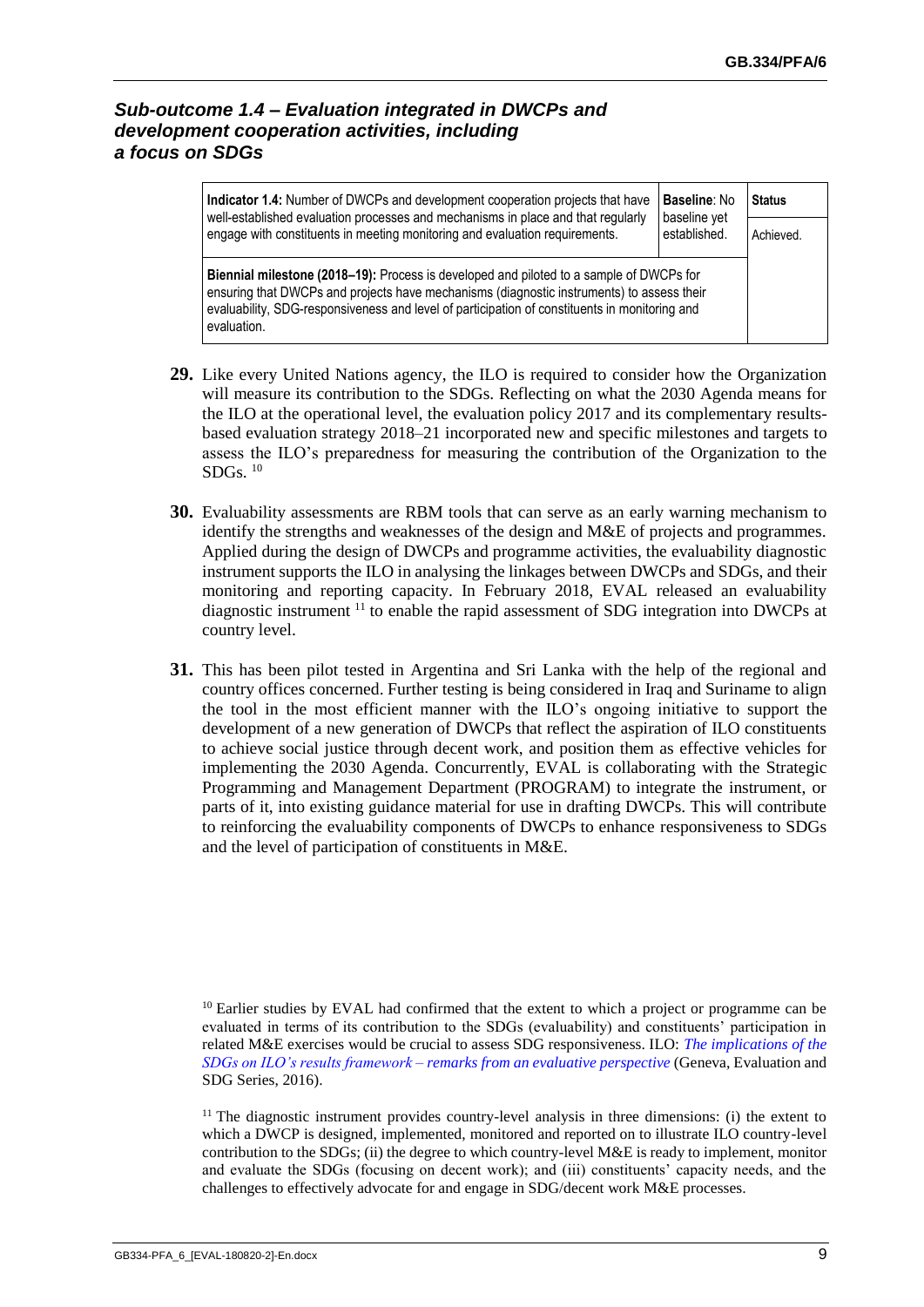## <span id="page-13-0"></span>*Sub-outcome 1.5 – Established capacity of regions and departments to mainstream and use evaluation*

| Indicator 1.5: Evaluation-related initiatives<br>taken by regions and departments other                                                                                    | <b>Baseline:</b> Examples of such initiatives and their<br>use have not been systematically documented | <b>Status</b>    |  |
|----------------------------------------------------------------------------------------------------------------------------------------------------------------------------|--------------------------------------------------------------------------------------------------------|------------------|--|
| than mandatory requirements systematized.                                                                                                                                  | since the AER 2015.                                                                                    | Not yet started. |  |
| <b>Biennial milestone (2018–19):</b> Systematic documentation of such initiatives, establishing good<br>practices based on the experience of large or flagship programmes. |                                                                                                        |                  |  |

- **32.** Recent AERs reported regularly on the uptake of evaluation-related initiatives in regions and departments. The new evaluation strategy includes an indicator making the measurement of evaluation-related activities and initiatives undertaken by departments and regions compulsory. Such activities illustrate the role of evaluation in enhancing projects, programmes and other activities in an effort to support RBM and organizational learning. The list below illustrates some evaluation-related initiatives undertaken by regions and departments during the reporting period:
	- meta-analyses, synthesis reviews and stocktaking in specific thematic areas, globally or within regions; <sup>12</sup>
	- use of comprehensive M&E strategies and systems across projects and within programmes; <sup>13</sup>
	- impact evaluations and impact assessments;  $14$
	- specific regional thematic evaluations informing thematic plans and strategies; <sup>15</sup>
	- specific initiatives to strengthen M&E evaluation capacity in the ILO in the regions, including theory of change,  $M&E$  and learning frameworks;  $^{16}$
	- evaluative reviews of programming and implementation modalities.  $17$
- **33.** Systematic reporting on such initiatives will demonstrate the enhanced role of evaluation throughout the Organization, provide examples for other departments and regions, and

<sup>12</sup> For example, ILO: *Meta-analysis of evaluations on ILO child labour programmes and projects in Africa 2009–2014* (Geneva, 2017); ILO: *Stocktaking of ILO support to extend the coverage and effectiveness of social security systems in Asia and Pacific 2006–2015* (Geneva, 2016); and ILO: *Stocktaking of ILO technical assistance and development projects on labour reform in Pacific Island countries 2012–2017* (Geneva, 2018).

<sup>13</sup> For example, the unpublished social protection impact management tool, and the unpublished better work monitoring and evaluation framework for strategic use of evaluation.

<sup>14</sup> For example, ILO: *Impact evaluation of pilot fair recruitment in the garment section in Nepal-Jordan* (ongoing).

<sup>15</sup> For example, ILO: *Asia regional thematic evaluation of social protection 2012–2017* (Geneva, 2017).

<sup>16</sup> For example, the initiative by the ILO Regional Office for Asia and the Pacific on the theory of change in DWCPs starting in three pilot countries.

<sup>17</sup> For example, the review by the ILO Regional Office for Asia and the Pacific of the DWCP tripartite governance mechanisms in Asia and the Pacific.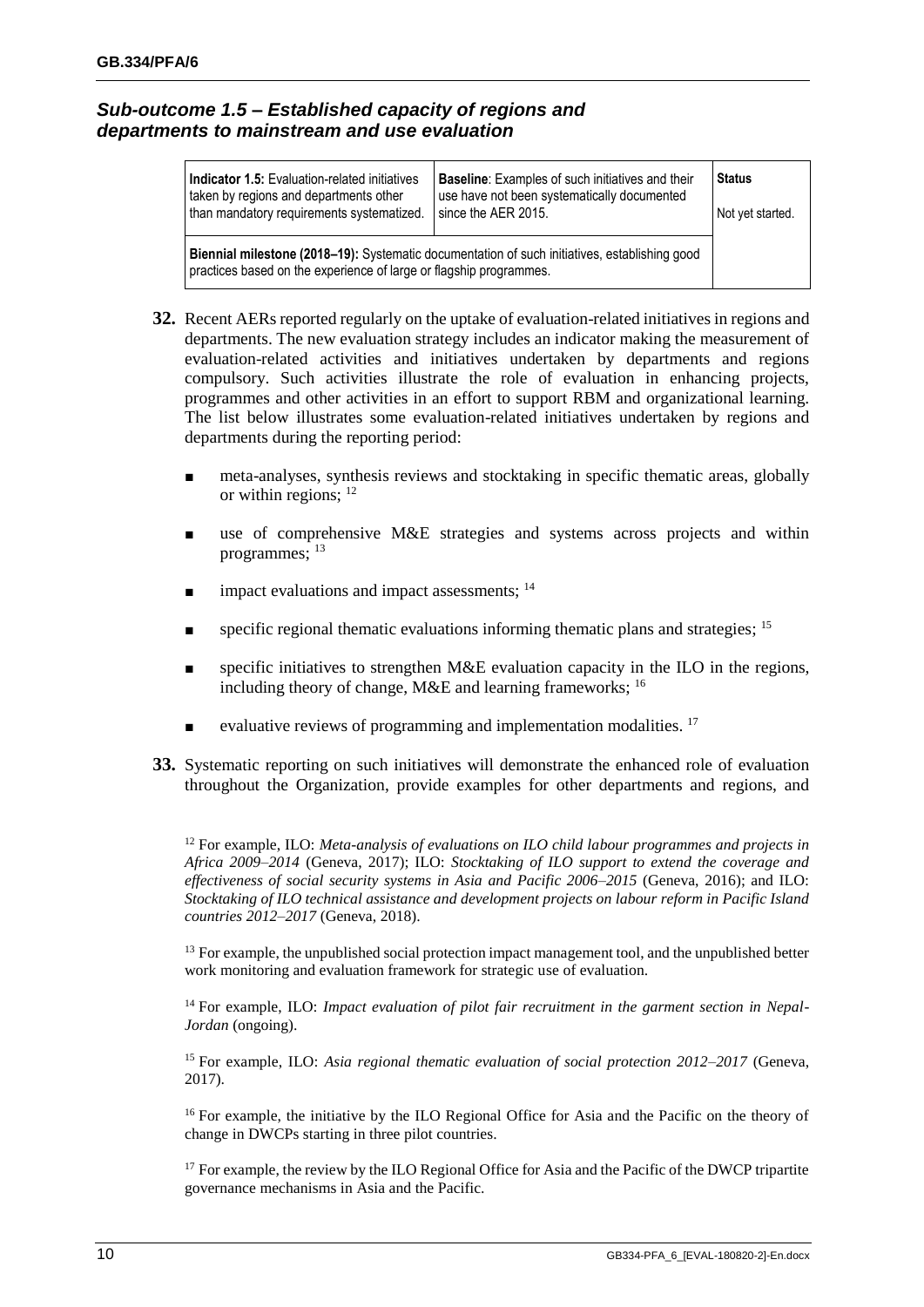facilitate cross-organizational learning. The next AER will report on the first results of the systematic documentation.

## <span id="page-14-0"></span>**Outcome 2: Enhanced value of evaluation through the use of more credible and higher quality evaluations (independence, credibility, usefulness)**

**34.** In an effort to realize targets listed under outcome 2, it is necessary to develop innovative methodologies indicative of the ILO's mandate, and monitor and evaluate the ILO's contribution to the SDGs, which can be achieved by applying a more strategic focus and by clustering evaluations. This would give more time and resources for higher quality evaluations. Successfully addressing the targets would help to ensure that the evaluation function continues its upward trajectory as a maturing and high-quality operation in the United Nations system.

#### <span id="page-14-1"></span>*Sub-outcome 2.1 – Use of strategic cluster evaluations to gather evaluative information more effectively*

| Indicator 2.1: Strategic cluster evaluations<br>established as a modality in a substantial                                                                                                        | Baseline: Currently, no documented processes or<br>procedures are in place to conduct strategic cluster | <b>Status</b> |  |
|---------------------------------------------------------------------------------------------------------------------------------------------------------------------------------------------------|---------------------------------------------------------------------------------------------------------|---------------|--|
| proportion of programmes and projects.                                                                                                                                                            | evaluations for development cooperation projects.                                                       | On track.     |  |
| Biennial milestone (2018–19): Methodology and procedure developed for strategic cluster<br>evaluations, including a modality for pooling evaluation funds, and piloted in at least five projects. |                                                                                                         |               |  |

- **35.** The new evaluation strategy introduces an exclusive indicator calling for strategic cluster evaluations to be established as a modality in a substantial proportion of programmes and projects. It thus underscores the need for the evaluation function to develop an appropriate methodology and procedures responsive to the ILO's strategic focus. The 2016 IEE <sup>18</sup> also reflected on the need to use cluster evaluations to allow for more strategic focus and more effective use of evaluation funds.
- **36.** Cluster evaluations have been mostly applied in instances when global programmes or projects have similar approaches and common outcomes. EVAL is undertaking a consultative study to review the options, methodologies and procedures needed to cluster evaluations in an effective, efficient and appropriate manner. The study will address the following issues: principles and criteria for clustering; purpose and scope of various types of clustering (for example, how they might provide for more comprehensive coverage of DWCPs); complementarity with the donor and ILO mandatory evaluation requirements; appropriate evaluation approaches/modalities; and implementation issues, including, where possible, the pooling of evaluation funds.
- **37.** The outcome of the study will be pilot tested. The final aim is to potentially establish a procedure for clustering evaluations which, given the right conditions, could be increasingly used as the main modality. EVAL has requested the Partnerships and Field Support Department (PARDEV) to promote consistency in the way evaluation is covered in donor agreements and to advocate for clustered evaluations as an option. This will allow the initial

<sup>18</sup> ILO: *Independent evaluation of ILO's evaluation function, 2011-2016: Final report* (Geneva, 2016).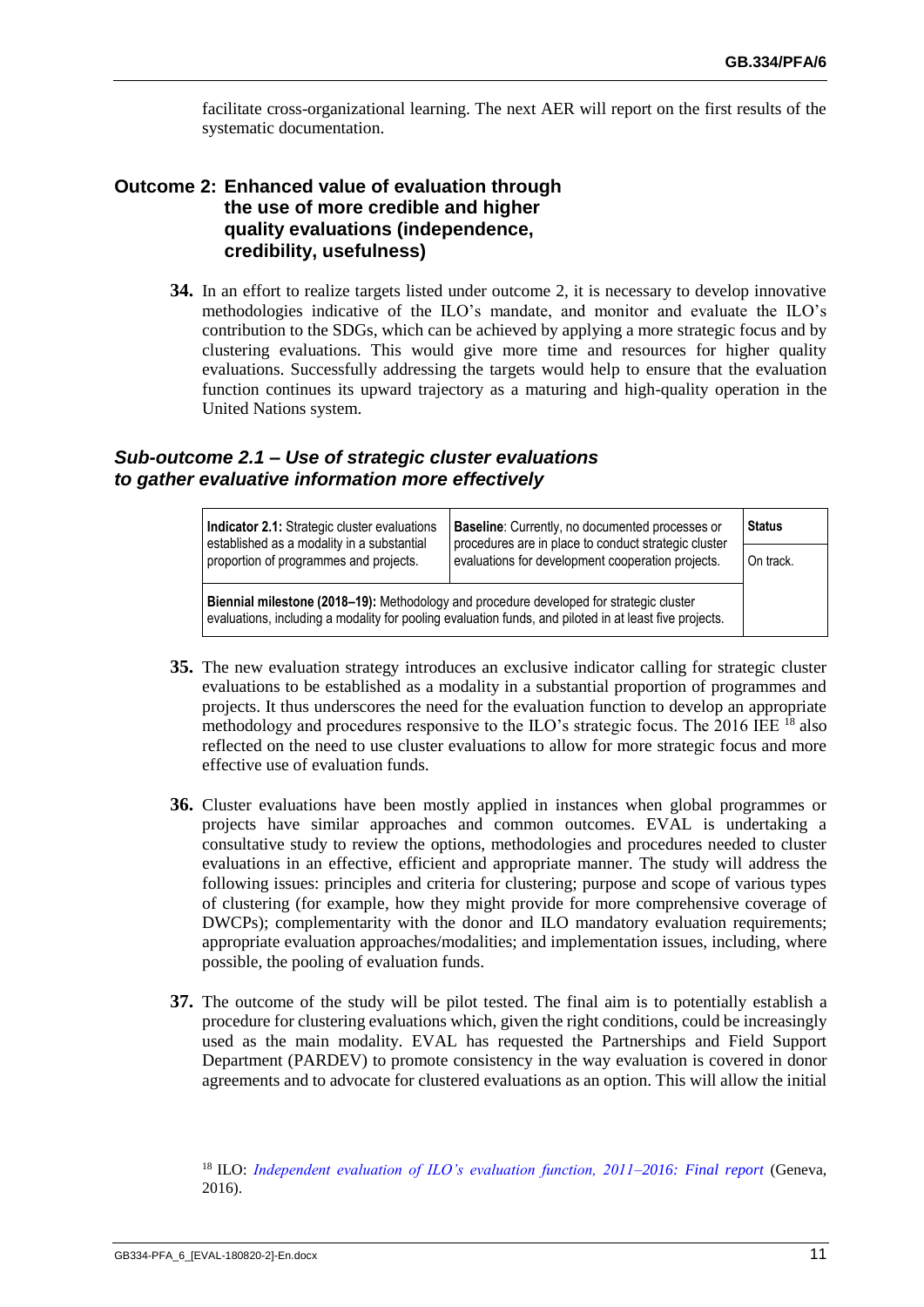pilot testing and the eventual rollout of this modality, provided mechanisms and support for pooling of resources can be secured and implemented.

## <span id="page-15-0"></span>*Sub-outcome 2.2 – Improved quality of internal, decentralized and centralized evaluations*

| Indicator 2.2.1: All evaluations of development                                                                                                                     | <b>Baseline:</b> External quality assessment for<br>2015–17 shows that about 90% of<br>development cooperation project evaluations<br>meet the required quality standards. | <b>Status</b> |  |  |
|---------------------------------------------------------------------------------------------------------------------------------------------------------------------|----------------------------------------------------------------------------------------------------------------------------------------------------------------------------|---------------|--|--|
| cooperation projects comply with OECD and<br>UNEG norms and standards and are tailored to the<br>ILO's specific mandate and learning needs.                         |                                                                                                                                                                            | On track.     |  |  |
| Biennial milestone (2018-19): Guidelines will be updated to incorporate new evaluation models<br>that reflect the ILO's specific mandate while maintaining quality. |                                                                                                                                                                            |               |  |  |

- **38.** The ILO's new evaluation policy and the evaluation strategy identify quality control as a continued important task for EVAL. At the decentralized level, evaluations involve various ILO officials, many of whom are volunteers, taking on a variety of evaluation-related duties (see biennial milestone 1.2.2). EVAL assures the quality of independent project evaluations by creating detailed evaluation guidelines, conducting training (EMCP and IECP), and employing a layered evaluation approval process. EVAL is accountable for the independence and quality of all independent evaluations.
- **39.** EVAL's internal quality control system is complemented by ex post quality appraisal (QA) mechanisms that are conducted by external appraisers on a regular basis. Since 2007, a total of eight QAs have been conducted for independent project evaluations. The results of the last QA (2017) found that more than 90 per cent of the reports assessed met the minimum level of overall quality. Despite this positive result, analysis showed that the evaluation methodology and evaluators' efforts to mainstream gender into evaluations still left ample scope for improvement.
- **40.** EVAL intends to begin conducting QAs on a rolling basis once a decentralized evaluation is completed and endorsed by the senior evaluation officers. The external QA consultants will use a rating protocol and assign a QA score for each report, which will in turn validate EVAL's review. In addition, the QA consultants will send a short questionnaire to the evaluation manager concerned to determine compliance with evaluation policy guidelines. Such an approach would enable EVAL to quickly detect quality issues, take prompt action to address them, and aggregate results on a regular basis for reporting purposes.
- **41.** Recognizing that the new evaluation policy and strategy call for new evaluation models that reflect the ILO's mandate, EVAL is developing guidance on this matter (see biennial milestone 2.4.1). The guidance will also be informed by previous results from QA, particularly in terms of their lessons, in an effort to strengthen the quality of evaluation reports.

| Indicator 2.2.2: Additional capacity released in<br>EVAL at headquarters to focus on new evaluation                                                                                                                        | <b>Baseline:</b> The 2016 IEE identified the issue<br>of independence at the regional level as a                     | <b>Status</b> |
|----------------------------------------------------------------------------------------------------------------------------------------------------------------------------------------------------------------------------|----------------------------------------------------------------------------------------------------------------------|---------------|
| models by reducing oversight of regional<br>evaluations of development cooperation projects.                                                                                                                               | priority and recommended the integration of<br>regional evaluation officers (REOs) as full<br>staff members of EVAL. | On track.     |
| Biennial milestone (2018–19): Preparation of a detailed report that analyses reporting lines for<br>REOs and includes a presentation of possible scenarios, with the aim of ensuring the highest level<br>of independence. |                                                                                                                      |               |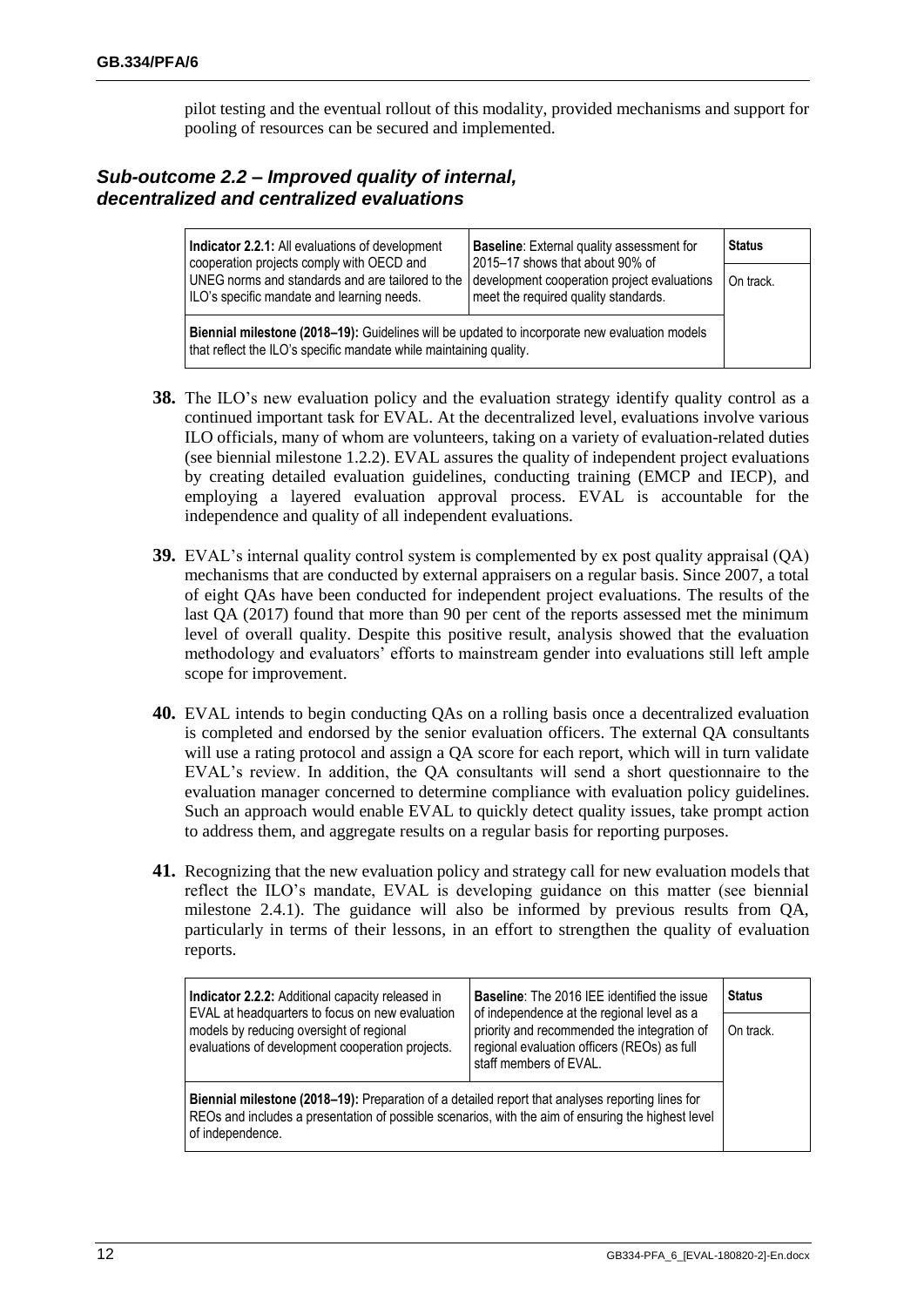- **42.** The 2016 IEE reported that the highest priority regarding independence was to review the reporting lines of REOs. <sup>19</sup> The new evaluation strategy also recognizes its importance by including an indicator on the topic.
- **43.** The IEE attributed chronic under-investment in monitoring and reporting to a situation in which REOs have had to take on these tasks, thus substantially increasing their workload. Moreover, this dual role also potentially affects their independence and decreases the amount of time they can appropriately dedicate to supporting the evaluation function.
- **44.** To address this concern, the IEE recommends enhanced structural independence for REOs. The responsibility for final approval of decentralized independent evaluations could then be delegated to REOs, giving senior evaluation officers more time to oversee a greater volume and diversity of strategic evaluations. <sup>20</sup> EVAL has formally communicated with management to cooperate on a comparative study that would examine REOs current reporting lines and tasks, and to explore alternative scenarios available within the ILO Staff Regulations that could be applied to enhance their independence.

| Indicator 2.2.3: Corporate governance-level<br>evaluations incorporate UNEG norms and standards                                                                    | <b>Baseline:</b> Independent review in 2013<br>confirmed quality met required standards | <b>Status</b>    |
|--------------------------------------------------------------------------------------------------------------------------------------------------------------------|-----------------------------------------------------------------------------------------|------------------|
| and are tailored to the ILO's specific mandate and<br>learning needs.                                                                                              | as reconfirmed by the 2016 IEE.                                                         | Not yet started. |
| Biennial milestone (2018-19): Protocols will be updated to incorporate new evaluation models<br>that reflect the ILO's specific mandate while maintaining quality. |                                                                                         |                  |

- **45.** High-level evaluations of strategies, programme and budget policy outcomes, institutional issues and DWCPs have always been based on the ILO's evaluation policies and EVAL's policy guidelines, including protocols developed to ensure consistency in approach and performance grading. These protocols have been based on years of experience, and respect for United Nations Evaluation Group (UNEG) norms and standards. As confirmed by the 2016 IEE, evaluation management procedures and a thorough quality assurance process have ensured that ILO evaluations meet international standards. Annual stocktaking of experience in high-level evaluations has led to an incremental improvement in the approach.
- **46.** As new evaluation models reflecting the ILO's mandate are developed and as more strategic clustering of evaluations takes place, briefing and procedures for the management of these evaluations will be updated. The protocols will also need to reflect the evolving nature of the ILO results framework, the strategic planning and programming process, and the proposed pathway. This will ensure that evaluative information, including high-level evaluations, provides the basis for assessing the ILO's development effectiveness and provides key information for the ILO's organizational learning in support of constituents.

<sup>19</sup> REOs are designated evaluation officers in each ILO regional office. They are responsible for overseeing evaluations within their given regions. They also oversee and advise on the process of planning, managing and follow-up of DWCP reviews and project evaluations. They are evaluation professionals dedicated to supporting evaluation work in the ILO.

 $20$  Currently, one of the responsibilities of senior evaluation officers located in EVAL is to assess quality and independence standards of decentralized evaluations.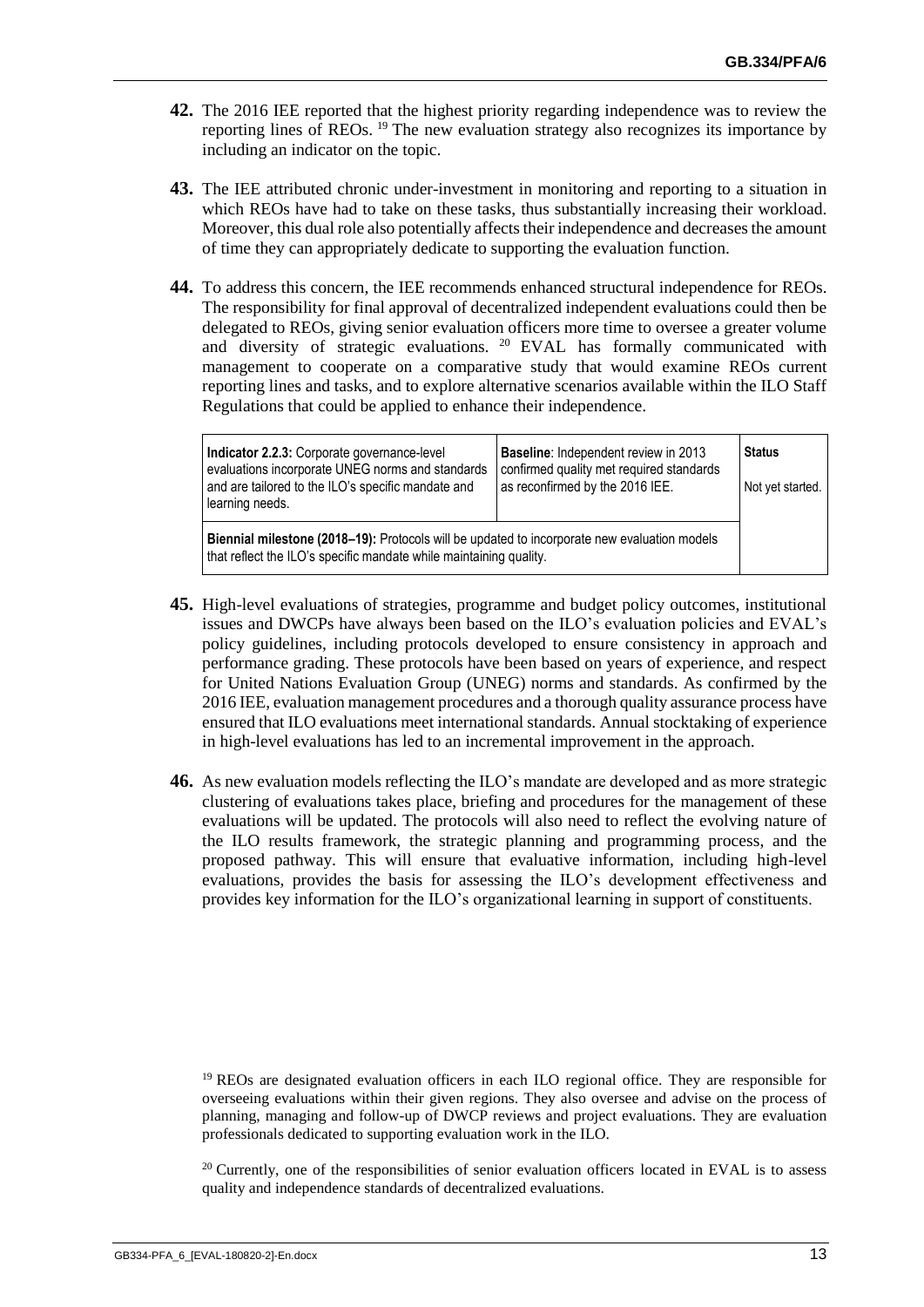## <span id="page-17-0"></span>*Sub-outcome 2.3 – Credible impact evaluations conducted to build knowledge for effective policy interventions*

| Indicator 2.3.1: Impact evaluations are considered<br>credible and used for documenting effective policy<br>interventions.                                                                                                              | <b>Baseline:</b> Quality of impact evaluations not<br>optimal or uniform, as indicated in EVAL<br>stocktaking report of 2014. A new ex post<br>quality analysis of a sample of impact<br>evaluations, to be carried out in 2018, will<br>establish a new baseline. | <b>STATUS</b><br>On track. |
|-----------------------------------------------------------------------------------------------------------------------------------------------------------------------------------------------------------------------------------------|--------------------------------------------------------------------------------------------------------------------------------------------------------------------------------------------------------------------------------------------------------------------|----------------------------|
| Biennial milestone (2018–19): Improved impact evaluations by technical departments and ILO offices<br>as a result of improved technical support by EVAL and increased conformity with EVAL's guidance for<br>50% of impact evaluations. |                                                                                                                                                                                                                                                                    |                            |

- **47.** The current evaluation strategy recognizes the importance of impact evaluations to provide evaluative evidence on effective policy solutions that the ILO can promote and support. As part of knowledge building, various technical departments and regions carry out evaluations and assessments focusing on level of impact. EVAL provides technical support and ensures quality assurance in so far as its capacity permits. Departments and regions voluntarily submit evaluation proposals, designs and reports for EVAL's technical experts to review through its impact evaluation review facility.
- **48.** An estimated 60 impact evaluations or studies have been carried out since 2009, but only a few have been reviewed through the facility established in 2016. An ex post quality review of a sample of these impact evaluations has been commissioned and is expected to provide a framework for more regular quality reviews. Using this framework, impact evaluations will be subjected to mandatory reviews and their documented quality can be used to further enhance the credibility of the ILO's knowledge base and technical support role.

## <span id="page-17-1"></span>*Sub-outcome 2.4 – Evaluation framework further aligned with ILO mandate and context, including SDGs*

| Indicator 2.4.1: ILO-specific evaluation                                                                                                        | Baseline: Currently, minimal ILO-specific<br>approaches and models are used in ILO |           |  |  |
|-------------------------------------------------------------------------------------------------------------------------------------------------|------------------------------------------------------------------------------------|-----------|--|--|
| approaches, models and methods used for<br>evaluations at various levels.                                                                       | evaluations.                                                                       | On track. |  |  |
|                                                                                                                                                 |                                                                                    |           |  |  |
| Biennial milestone (2018–19): Pilot evaluation framework developed and used in five pilot<br>evaluations; evaluation policy guidelines updated. |                                                                                    |           |  |  |

- **49.** Standards, social dialogue, equality and non-discrimination are central to the ILO's work. EVAL's existing protocols and methodologies provide the basic tools needed to evaluate interventions, taking into account the unique normative and social dialogue context of the ILO, as well as issues relating to gender equality and the inclusion of persons with disabilities.
- **50.** Currently, EVAL is undertaking a study to assess ways and means of further aligning evaluation frameworks with the ILO's specific mandate. Initial findings have revealed that approaches, methodologies and frameworks need to be improved to enable evaluations to capture and assess these features. In terms of OECD/DAC evaluation criteria, social dialogue practices can clearly influence the relevance, effectiveness, efficiency, impact and sustainability of ILO projects. While normative foundations are indeed evident in all ILO projects, the degree of focus differs. Sometimes, norms are central to the intervention(s)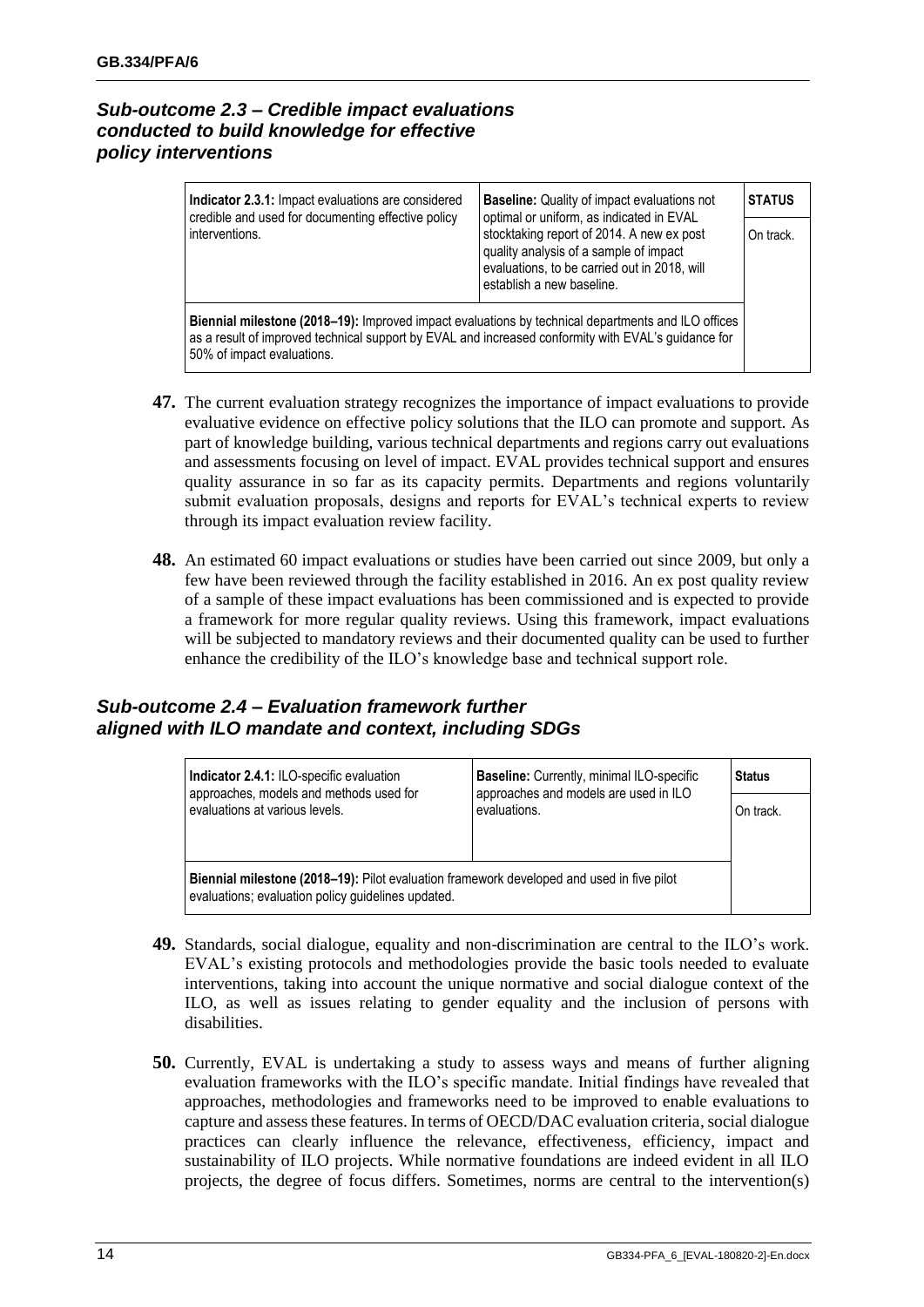being evaluated, while in others they are peripheral. The research found that approaches, methodologies and frameworks need improving to enable evaluations to capture and assess these important contextual features, regardless of whether they are crucial or peripheral to an intervention, or whether they are intentional or unintentional.

**51.** EVAL QAs have also offered insights into improving evaluations (see biennial milestone 2.2) related to gender equality and the empowerment of women (GEEW). The overall GEEW ratings have remained low over the years: less than 10 per cent of evaluations have fully met the United Nations System-wide Action Plan on Gender Equality and Women's Empowerment (UN-SWAP) requirements. Whereas design-related issues need to be addressed on different fronts, the QAs have also provided EVAL with ideas on how to better mainstream gender concerns in evaluations (see sub-outcome 1.2 and biennial milestone 2.2.1). Taking a cue from the recommendations of 2016 IEE and the several duplications in the QA on GEEW indicators, EVAL is exploring other ways of strengthening GEEW aspects in evaluations. Revision of evaluation guidance currently under way places greater emphasis on integrating gender, disability and other discrimination-related issues.

#### <span id="page-18-0"></span>**Outcome 3: Stronger knowledge base of evaluation findings and recommendations**

**52.** Building a stronger knowledge base of evaluation findings and recommendations requires the expansion and dissemination of targeted communication products and knowledge management tools, including, in particular launching an automated system to track management responses to evaluation recommendations and ensuring that *i*-eval Discovery captures all evaluation information. Combined, these initiatives will establish the ILO as a credible, transparent and evidence-driven Organization.

## <span id="page-18-1"></span>*Sub-outcome 3.1 – Strengthened accessibility and visibility of evaluation information through i-eval Discovery*

| <b>Indicator 3.1:</b> <i>i</i> -eval Discovery contains all planned and completed                                                                                                                                                                   | <b>Baseline: An initial</b><br>baseline of nil. | <b>Status</b> |
|-----------------------------------------------------------------------------------------------------------------------------------------------------------------------------------------------------------------------------------------------------|-------------------------------------------------|---------------|
| evaluations, including recommendations, lessons learned and good<br>practices; is consistently accessed by internal and external users; and is<br>considered the gateway to ILO evaluation information.                                             |                                                 | On track.     |
| <b>Biennial milestone (2018–19):</b> Further development and use of <i>i</i> -eval Discovery and the <i>i</i> -Track<br>database to support targeted communication and use of evaluation information (target: 25%<br>increase over baseline level). |                                                 |               |

- **53.** EVAL places significant value on improving knowledge systems in order to promote the use of evaluation information. The new strategy recognizes this and an exclusive biennial milestone on the topic has been added, thus ensuring systematic reporting.
- **54.** Launched in December 2016 and further refined in August 2017 to include a function for "planned evaluations", *i*-eval Discovery is an interactive and publicly accessible web-based application that displays on a map all planned and completed evaluations, in addition to their related recommendations, lessons learned and good practices. Data analyses show that there has been an increase in the number of users accessing the application. The number of users grew by an average of 61 per cent between August and December 2017, and January and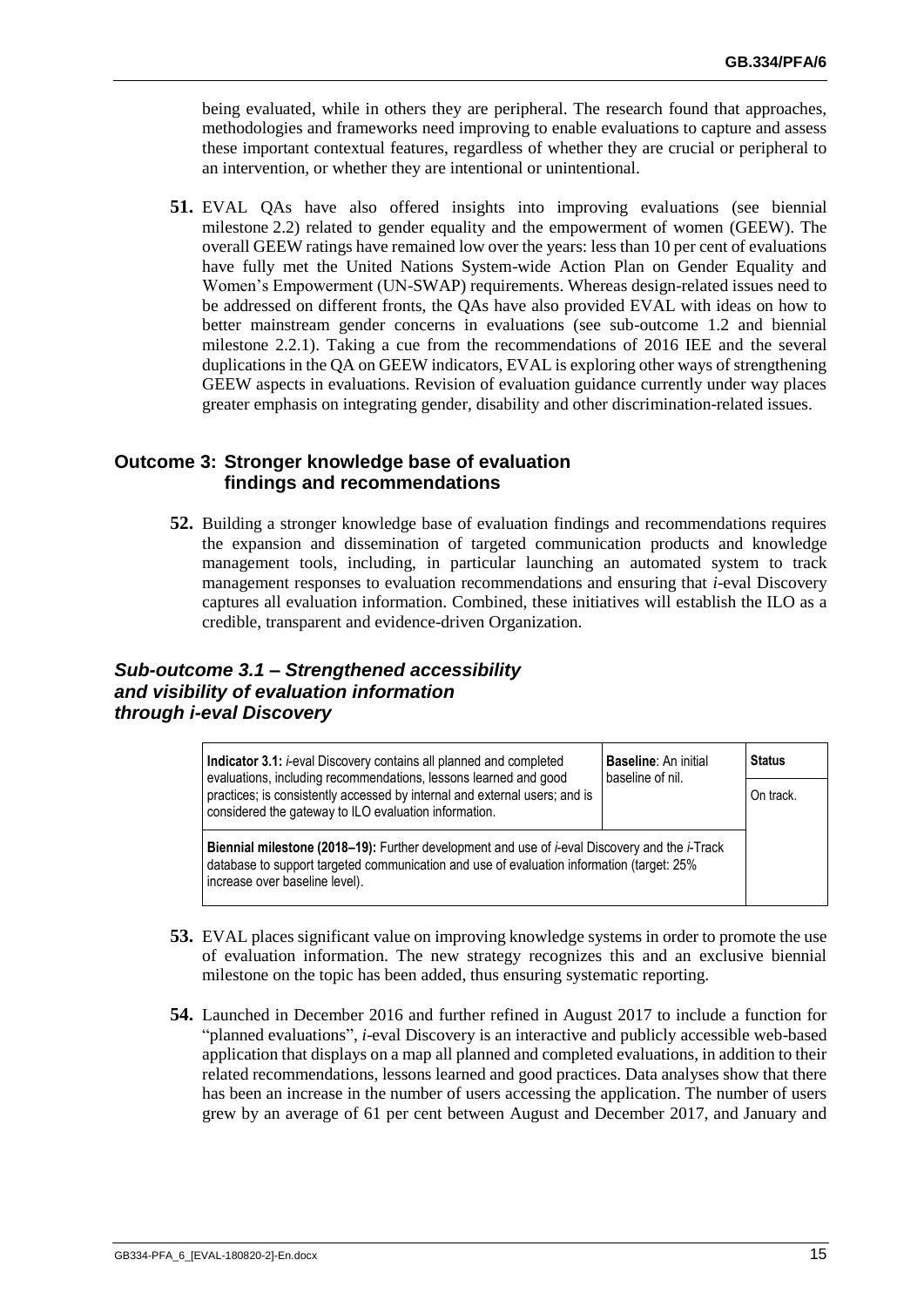June 2018.<sup>21</sup> Therefore, the target has already been exceeded and will be revisited in the next reporting period.

**55.** By the end of 2018, the application will have been further developed to enable evaluations to be searched by donor and cluster. The underlying database for the *i*-eval Discovery application will be updated in 2019 to more efficiently capture evaluation information. New features will also be added, including information on evaluation clustering options and details on Regular Budget Supplementary Account (RBSA) evaluations, as requested by constituents. Furthermore, provided that the ILO's information technology infrastructure permits, *i*-eval Discovery will be linked to other ILO platforms in order to facilitate seamless access to Organization-wide results reporting.

## <span id="page-19-0"></span>*Sub-outcome 3.2 – More targeted communication of evaluation findings*

| Indicator 3.2: Revised communications strategy                                                                                                                                           | <b>Baseline:</b> The 2016 IEE recognized progress                                                                                                     | <b>Status</b> |  |  |
|------------------------------------------------------------------------------------------------------------------------------------------------------------------------------------------|-------------------------------------------------------------------------------------------------------------------------------------------------------|---------------|--|--|
| leads to better targeting of evaluation findings to<br>management, constituents and other users.                                                                                         | made (newsletter, think pieces, <i>i-</i> eval<br>Discovery) but called for better presentation of   On track.<br>evaluation findings to improve use. |               |  |  |
| Biennial milestone (2018–19): A communication and rebranding strategy is designed (target:<br>2018) and rolled out (target: 2019) in collaboration with the Department of Communication. |                                                                                                                                                       |               |  |  |

- **56.** The development of targeted communication products on evaluation is essential to improving the uptake of evaluation findings, in addition to improving the ILO's evaluation culture. EVAL has regularly reported on such progress to the Governing Body through previous AERs. Recognizing the value of the link between communications and evaluation, the current strategy includes a specific biennial milestone on the topic, thereby systematizing reporting to the Governing Body for the first time.
- **57.** EVAL is developing a communication plan to complement the evaluation strategy 2018–21. It will be informed by: suggestions from evaluation network members, a meta-analysis of recommendations from a sample of independent evaluations, and a survey covering a sample of ILO officials located in the field and at headquarters. The new communication plan will outline priorities and a detailed timeline for its rollout. This includes the identification of relevant communication tools to address each priority, in consultation with the Department of Communication and Public Information (DCOMM).
- **58.** Over the past year, EVAL applied new tools to better communicate evaluation-related information, in addition to previous methods. Figure 2 illustrates all products and services that were developed by EVAL in the period 2011–18. The results show a positive trend that EVAL expects to grow as the new communication plan is rolled out.

<sup>&</sup>lt;sup>21</sup> From an average of 2,540 users to 4,175 users.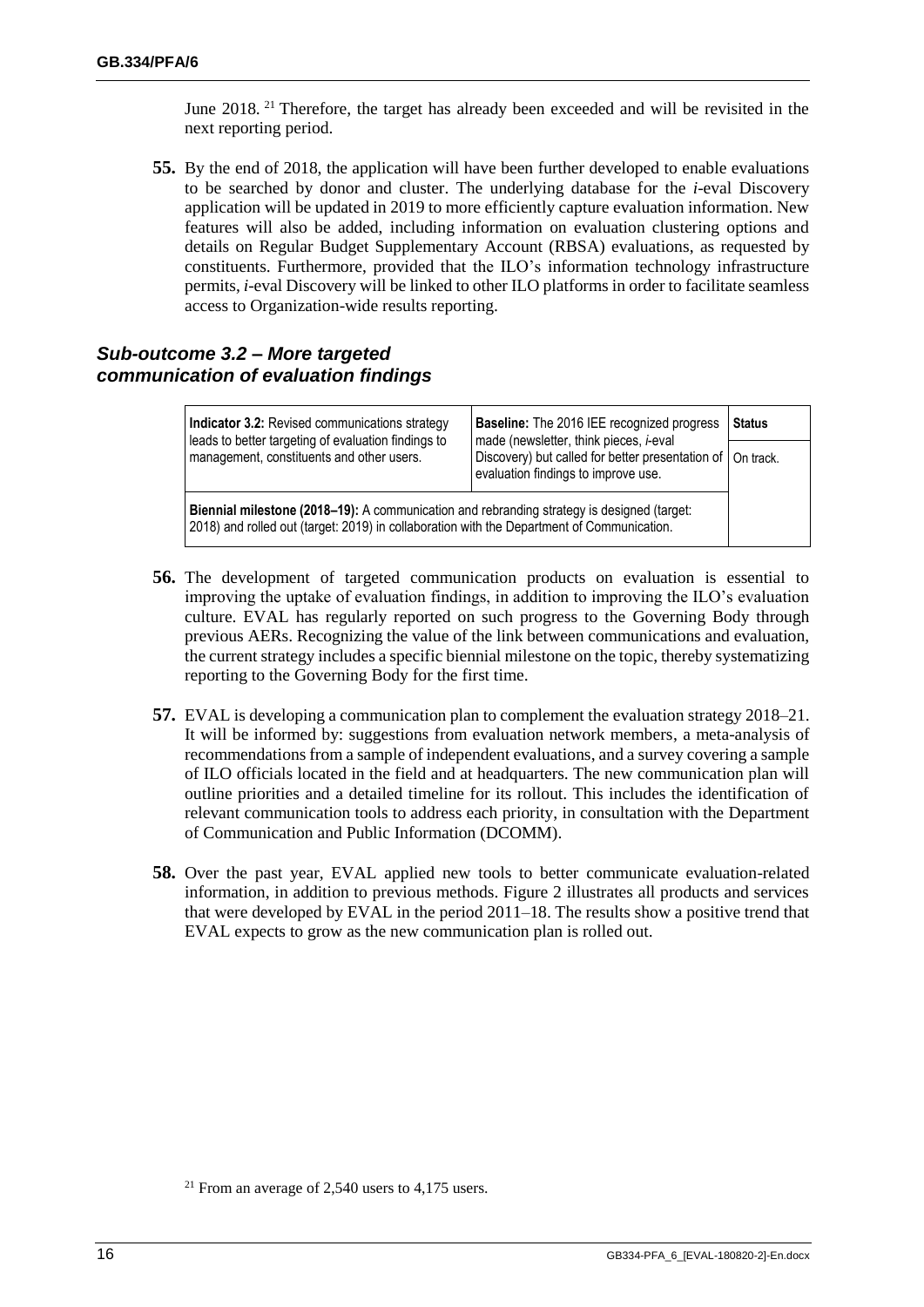**Figure 2. EVAL products and services, 2011–18**



## <span id="page-20-0"></span>*Sub-outcome 3.3 – Improved use of evaluation findings and recommendations by constituents and management for governance and decision-making*

| Indicator 3.3.1: EAC advice on timing and use of<br>evaluation prompts more robust uptake of                                                                                                                                                                                                                                                                            | Baseline: The EAC met on average four<br>times per year and qualitative analysis                                                                                                                                    | <b>Status</b> |
|-------------------------------------------------------------------------------------------------------------------------------------------------------------------------------------------------------------------------------------------------------------------------------------------------------------------------------------------------------------------------|---------------------------------------------------------------------------------------------------------------------------------------------------------------------------------------------------------------------|---------------|
| evaluation findings for policy and strategic<br>decisions at the global and regional levels.                                                                                                                                                                                                                                                                            | showed it held strategic debates on about<br>40% of the corporate governance-level<br>evaluations. Although the regions participate<br>in the EAC, there are no regional evaluation<br>advisory committees (REACs). | On track.     |
| <b>Biennial milestone (2018–19):</b> The EAC continues to meet on a consistent basis (four times<br>annually) and has strategic discussions on 50% of the corporate governance-level evaluations. By<br>early 2019, a report on the added value of REACs will be produced. Subject to the outcome of that<br>review, by end-2019 two regions will have piloted an REAC. |                                                                                                                                                                                                                     |               |

- **59.** The Evaluation Advisory Committee (EAC) was established in 2006 to oversee the use and implementation of, and follow up to, lessons learned and recommendations resulting from ILO evaluation activities. The previous evaluation strategy contained a biennial milestone calling for the EAC to hold at least four well-documented meetings per year to discuss the follow-up to high-level evaluations mandated by the Governing Body. The milestone in the new evaluation strategy is more specific and calls for four meetings per year and a qualitative analysis of the EAC's strategic discussions.
- **60.** The percentage of strategic discussions used as a baseline in the results framework was determined by analysing the proceedings of the EAC meetings. When follow-up workplans or progress reports of governance-level evaluations are considered inadequate and returned, or when concerned departments or regional directors are requested by the EAC to provide additional verbal briefings, it is an indication that the EAC has engaged in a strategic discussion.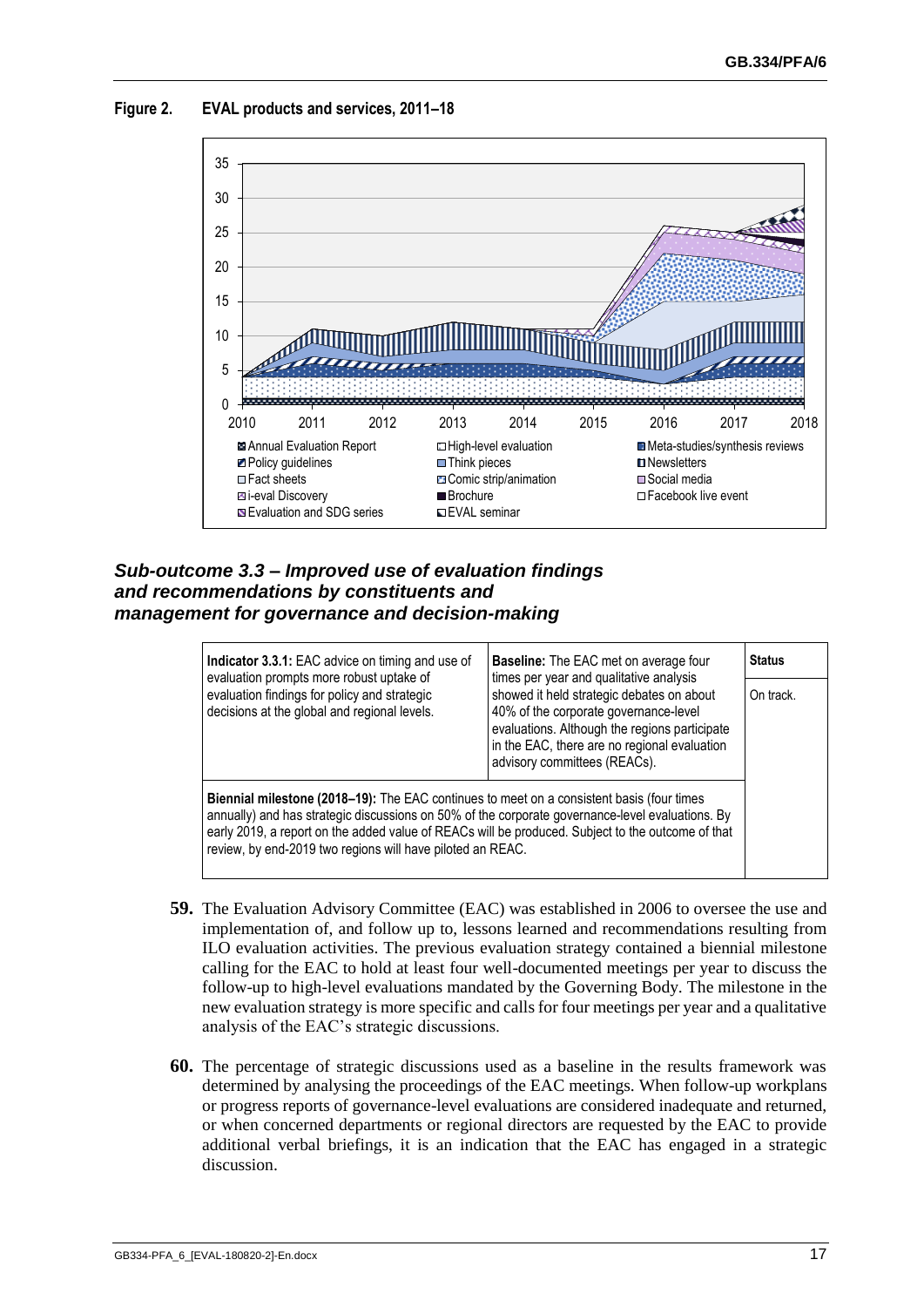- **61.** Table 3 shows the scope of the EAC's decisions during the current reporting year; 75 per cent of the high-level evaluations reviewed during the reporting period were the subject of strategic discussions. This figure, and the four meetings that took place, suggest that the EAC is making good progress towards accomplishing the biennial milestone.
- **62.** In early 2018, the EAC agreed to conduct a review into expanding its composition to include representation from all regions. The new evaluation strategy includes a biennial milestone to review the creation of the Regional Evaluation Advisory Committees (REACs) suggested in the 2016 IEE. Thus, EVAL will undertake a study into the added value of the proposed REACs and, if considered appropriate, two regions will be asked to pilot an REAC for review by the end of the biennium.

| <b>High-level evaluation</b>                                                                                                    | Status of follow-up workplan | Review of actual follow-up                                                                                                                                                                                                                                                                                                                                                               |
|---------------------------------------------------------------------------------------------------------------------------------|------------------------------|------------------------------------------------------------------------------------------------------------------------------------------------------------------------------------------------------------------------------------------------------------------------------------------------------------------------------------------------------------------------------------------|
| Independent evaluation of the ILO's<br>DWCPs, strategies and actions in the<br>Western Balkans (2012-15).                       | Completed.                   | In February 2017, the EAC returned the<br>Western Balkans follow-up workplan for revision<br>because not all recommendations had been<br>addressed. The workplan was approved in May<br>2017 and a progress report was requested. The<br>progress report was approved in May 2018 with<br>no additional follow-up reporting required.                                                    |
| Independent evaluation of the ILO's<br>DWCP strategies and actions in the<br>Mekong subregion, 2012-17.*                        | Approved.                    | The EAC approved the follow-up workplan after<br>initial review in February 2018. A progress<br>report was scheduled for six months later.                                                                                                                                                                                                                                               |
| Independent evaluation of the ILO's<br>strategy and actions for creating and<br>extending social protection floors,<br>2012-17. | Approved.                    | In February 2018, the EAC returned the follow-<br>up workplan for revision because not all<br>recommendations were addressed. It was<br>subsequently approved in May 2018 with a<br>request that a progress report on action taken<br>be presented to the EAC in six months.                                                                                                             |
| Independent evaluation of the ILO's field<br>operations and structure 2010-16.                                                  | Not yet approved.            | In February 2018, the EAC returned the follow-<br>up workplan for revision. In May 2018, the<br>Deputy Director-General for Field Operations<br>and Partnerships (DDG/FOP) was again invited<br>to revise, resubmit and include action steps to<br>ensure subsequent implementation. DDG/FOP<br>has been invited to resubmit the revised<br>workplan to the EAC during its next meeting. |

#### **Table 3. EAC decisions on high-level evaluations in 2018**

\* Because the Mekong workplan was approved upon initial review, it did not count as a strategic discussion.

| <b>Indicator 3.3.2:</b> Enhanced follow-up to evaluation<br>recommendations through systematic monitoring.                                                                                                                                        | <b>Baseline:</b> Follow-up to management<br>response stood at 83% in 2016 (partially | <b>Status</b> |  |  |
|---------------------------------------------------------------------------------------------------------------------------------------------------------------------------------------------------------------------------------------------------|--------------------------------------------------------------------------------------|---------------|--|--|
|                                                                                                                                                                                                                                                   | addressed and completed).                                                            | On track.     |  |  |
| Biennial milestone (2018–19): An automated online application for management to follow-up<br>evaluation recommendations will have been established, improving overall efficiency and<br>maintaining a high follow-up response rate (target: 85%). |                                                                                      |               |  |  |

**63.** The evaluation policy 2017 requires line management to submit a response to evaluation recommendations, irrespective of whether they are independent or internal. EVAL has historically tracked and recorded management responses in previous annual reporting to the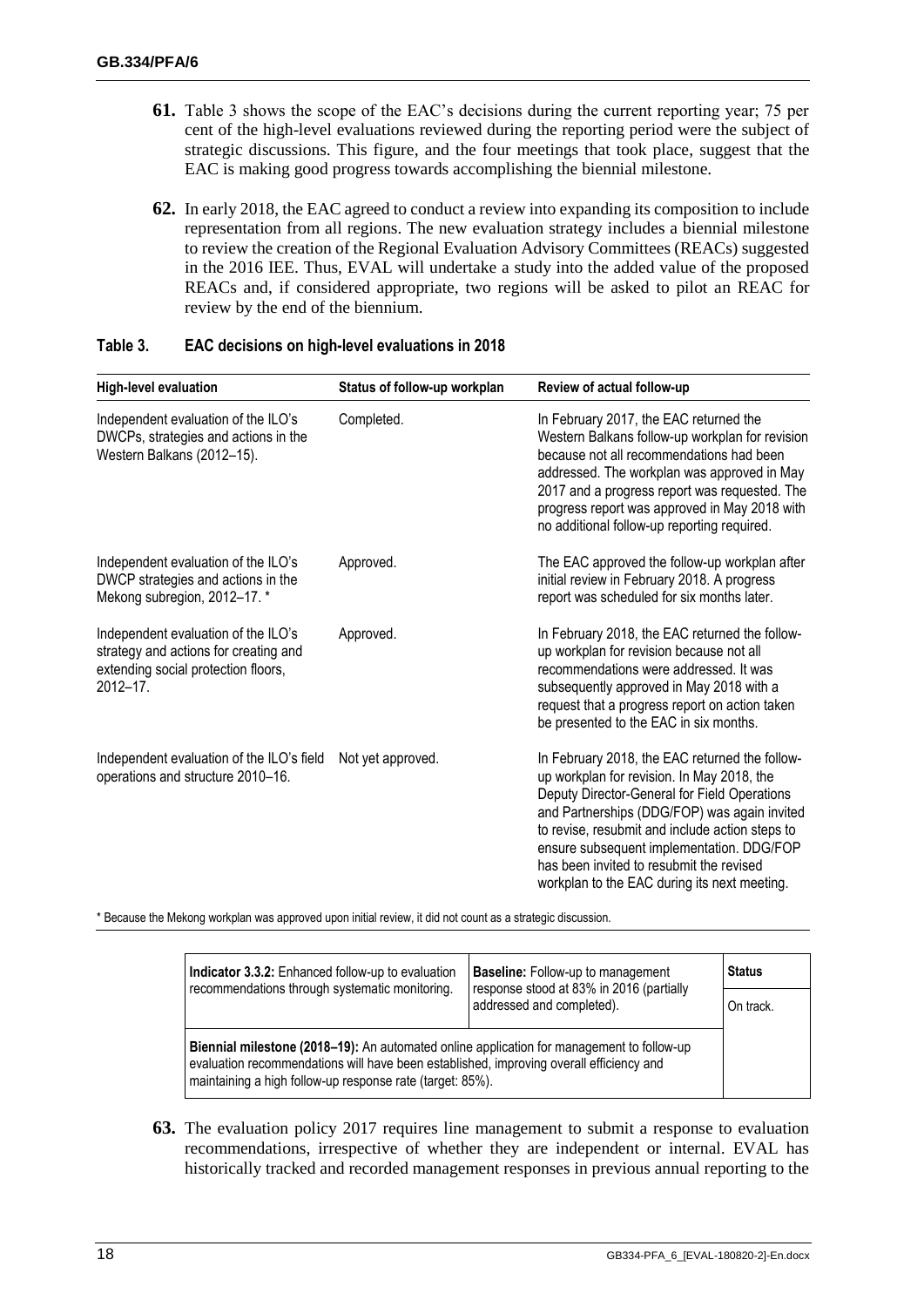Governing Body, in addition to indicating the extent to which recommendations were completed, partially addressed or on which no action was taken. This is the first strategic milestone that captures the level of management follow-up of evaluation recommendations, marking a significant departure from the previous strategy.

- **64.** During the first quarter of 2018, EVAL launched an automated online application to track and report on the status of management responses, with support from the Information and Technology Management Department (INFOTEC). It incorporates data visualization tools and clarifies reporting lines, in an effort to support RBM across the ILO.
- **65.** For the period under review, all management responses to the 427 recommendations stemming from 41 independent evaluations were received. Altogether, 88 per cent of recommendations were completed or partially completed, thus surpassing the biennial target of 85 per cent (table 4 and figure 3), in addition to representing a modest increase from the previous reporting period (82.7 per cent). Such data reflects a strong commitment from project management to RBM and organizational learning. A review of recommendations for the reporting period reveals that the majority are thematically linked to organizational issues (67 per cent), followed by working conditions and equality (11 per cent), as outlined in figure 4.

| Administrative region<br>or sector | <b>Evaluation reports</b><br>requiring management<br>response (41) |                | Recommendations                 |                | Completed      | <b>Partially</b><br>addressed | No action<br>taken |
|------------------------------------|--------------------------------------------------------------------|----------------|---------------------------------|----------------|----------------|-------------------------------|--------------------|
|                                    | Management<br>responses received                                   |                | In reports<br>With<br>responses |                |                |                               |                    |
|                                    | No                                                                 | Yes            |                                 |                |                |                               |                    |
| Africa                             | $\mathbf{0}$                                                       | 5              | 64                              | 64             | 38             | 20                            | 6                  |
| Americas                           | $\mathbf{0}$                                                       | 6              | 56                              | 56             | 27             | 26                            | 3                  |
| <b>Arab States</b>                 | 0                                                                  | 1              | 9                               | 9              | 5              | 3                             | 1                  |
| Europe and Central Asia            | 0                                                                  | 4              | 42                              | 42             | 18             | 16                            | 8                  |
| Asia and the Pacific               | 0                                                                  | 18             | 195                             | 195            | 97             | 66                            | 32                 |
| <b>Subtotal</b>                    | 0                                                                  | 34             | 366                             | 366            | 185            | 131                           | 50                 |
| <b>BETTER WORK</b>                 | 0                                                                  | 1              | 15                              | 15             | 11             | 1                             | $\mathsf 3$        |
| <b>DEVINVEST</b>                   | 0                                                                  |                | 7                               | 7              | $\overline{2}$ | 5                             | 0                  |
| EMP-SEED                           | 0                                                                  |                | 7                               | $\overline{7}$ | 7              | 0                             | 0                  |
| <b>FUNDAMENTALS</b>                | 0                                                                  |                | 10                              | 10             | 9              | 1                             | 0                  |
| <b>MIGRANT</b>                     | 0                                                                  |                | 8                               | 8              | 7              | 1                             | 0                  |
| WORKQUALITY                        | 0                                                                  | $\overline{2}$ | 14                              | 14             | 4              | 9                             | 1                  |
| <b>Subtotal</b>                    | 0                                                                  | 7              | 61                              | 61             | 40             | 17                            | 4                  |
| <b>Total</b>                       | 0                                                                  | 41             | 427                             | 427            | 225            | 148                           | 54                 |
| Percentage (%)                     | 0                                                                  | 100            | 0                               | 100            | 53             | 35                            | 12                 |
|                                    |                                                                    |                |                                 |                |                | 88%                           |                    |

#### **Table 4. Management response to evaluation recommendations, 2017 <sup>22</sup>**

 $22$  Some departments/offices do not appear in the table, either because their administrative responsibility was decentralized to the regions or because the project was below the budget threshold for management follow-up. In addition, a response of "no action taken" can refer to the recommendation being out of the ILO's scope of action.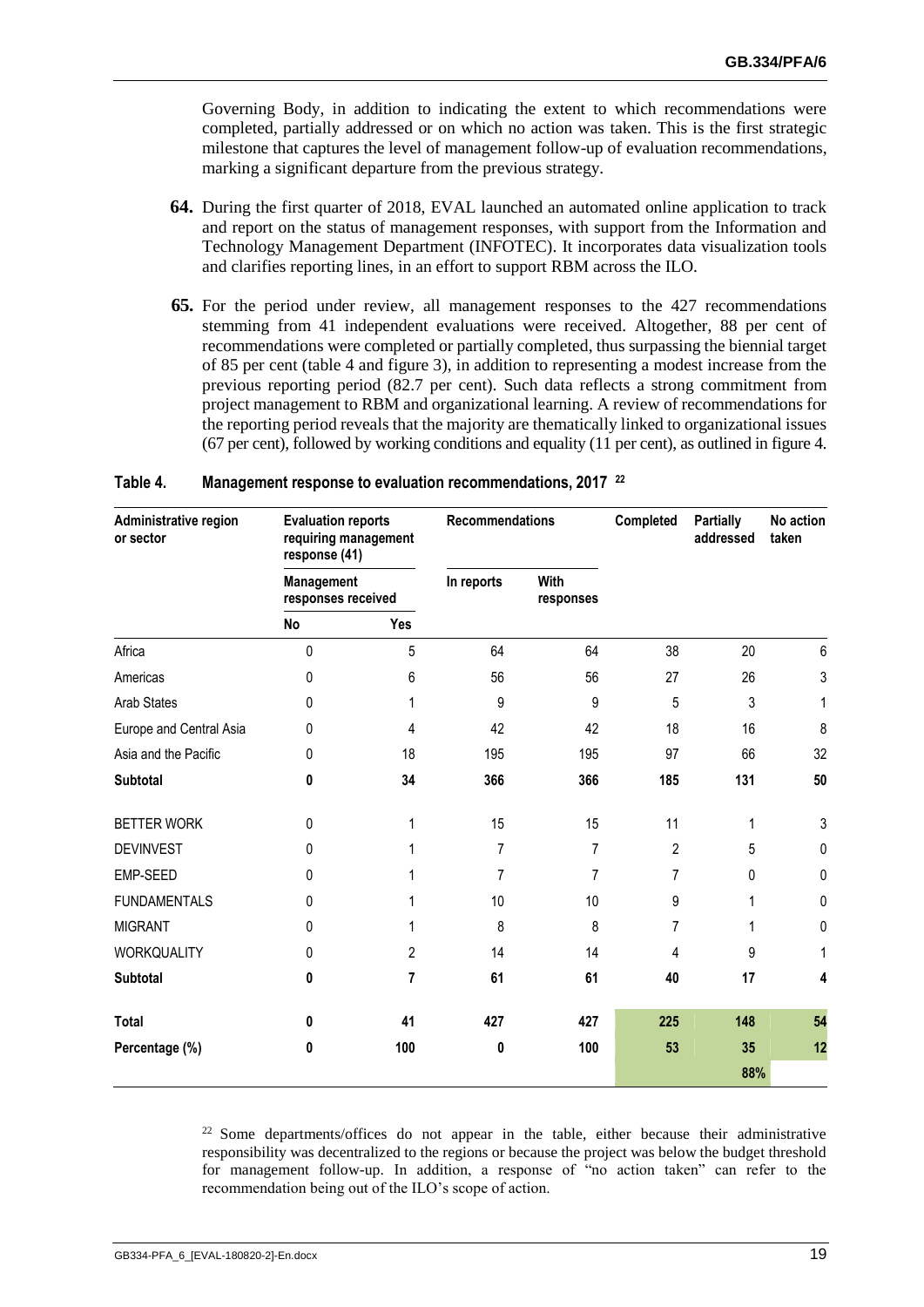

#### **Figure 3. Evolution of the follow-up to evaluation recommendations, 2011–17**

#### **Figure 4. Recommendations by theme/technical subject, 2017**

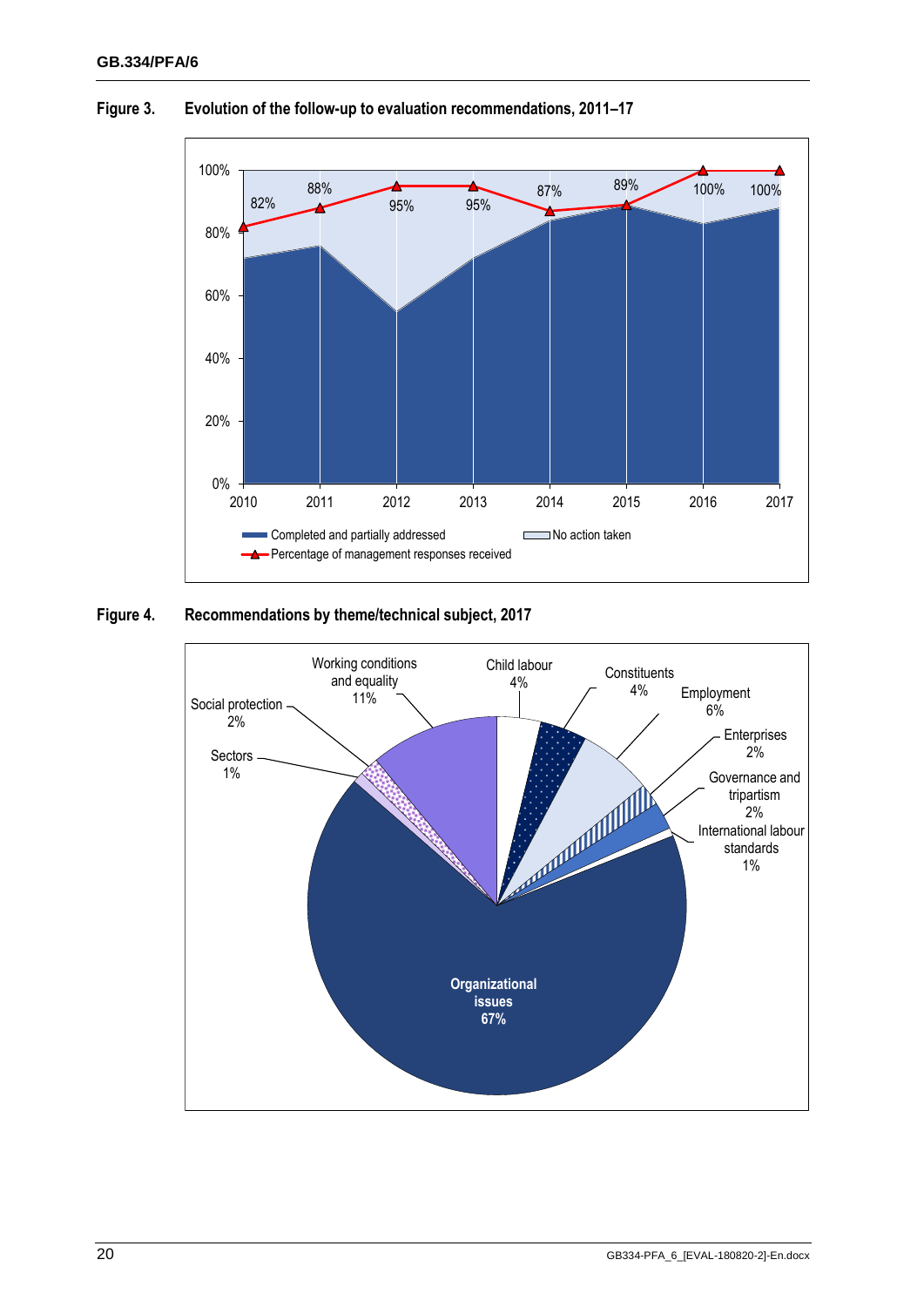| <b>Indicator 3.3.3:</b> Enhanced use of evaluations in<br>strategic guidance, reviews and reporting for                                                                                                                                                                                                      | <b>Baseline:</b> In AER documents, the use of<br>recommendations and lessons learned | <b>Status</b>    |
|--------------------------------------------------------------------------------------------------------------------------------------------------------------------------------------------------------------------------------------------------------------------------------------------------------------|--------------------------------------------------------------------------------------|------------------|
| strategic plans, programme and budget records and<br>other high-level plans and strategies.                                                                                                                                                                                                                  | from evaluations (40-50% for 2010-15,<br>based on stocktaking exercise).             | Not yet started. |
| Biennial milestone (2018–19): By end-2019, 75% of evaluation recommendations and findings<br>are fully or partially reflected in relevant strategic guidance and reporting (for example,<br>implementation reports, 2020-21 programme and budget reports and other strategic and<br>programmatic documents). |                                                                                      |                  |

- **66.** It is important that evaluation findings and recommendations are used to inform strategic guidance and reporting. The indicator and its milestone in the new strategy require more complex quantitative annual reporting than in previous reports. The measurement methodology under development will include a combination of quantitative and qualitative methods to measure use. This will require the analysis of multiple Governing Body documents reflecting organizational decision-making, and surveys of, and consultations with, departments and regions on the use and follow-up of evaluations.
- **67.** The following examples are illustrative: (i) there were twice the number of references to high-level evaluations in ILO programme implementation report 2016–17 than in 2014–15; (ii) the Knowledge Strategy 2018–21, approved in 2017, specifically referred to a high-level evaluation; (iii) preliminary analysis of references to evaluation in 2014–17 strategic documents shows that 23 per cent refer to the explicit use of evaluation findings, 13 per cent refer to the importance of evaluations in informing decision-making, 10 per cent refer to the need for evaluations on new topics, and the remainder refer to evaluation as a topic.
- **68.** A more concrete example is the independent evaluation of the ILO's Action Plan for Gender Equality (2010–15) and how it fed into the report on the implementation of the ILO Action Plan for Gender Equality 2016–17, and subsequently informed the new ILO Action Plan for Gender Equality 2018–21.

## <span id="page-24-0"></span>*Sub-outcome 3.4. – Evaluations used to meet strategic knowledge requirements through further analysis of findings and results of evaluations*

| Indicator 3.4.1: Evaluation findings analysed,<br>synthesized and documented in knowledge products                                                                                 | <b>Baseline:</b> In the previous strategy period,<br>22 think pieces, meta-studies and | <b>Status</b>    |
|------------------------------------------------------------------------------------------------------------------------------------------------------------------------------------|----------------------------------------------------------------------------------------|------------------|
| in support of planning and knowledge building.                                                                                                                                     | synthesis reviews were carried out.                                                    | Not yet started. |
| Biennial milestone (2018–19): Process established to determine topics in line with strategic<br>knowledge requirements, maintaining an average of at least three studies per year. |                                                                                        |                  |

- **69.** Evaluation reports and their findings are inputs to organizational learning and knowledge building. Knowledge products, such as meta-studies and synthesis reviews, analyse evaluation findings within specific themes and areas of work to identify systemic issues, lessons learned and good or bad practices, or to assess overall performance. They are meant to address the strategic knowledge requirements for higher-level decisions and actions. Since 2011, EVAL has produced 22 meta-studies, synthesis reviews and think pieces.
- **70.** The new evaluation strategy's focus is to initiate a more systematic process for scanning and mapping knowledge requirements that can be addressed through these studies by: reviewing and mapping relevant governance, strategy and programming documents; creating an inventory of knowledge gaps; and reviewing the ILO's governance and policy agenda. Thus,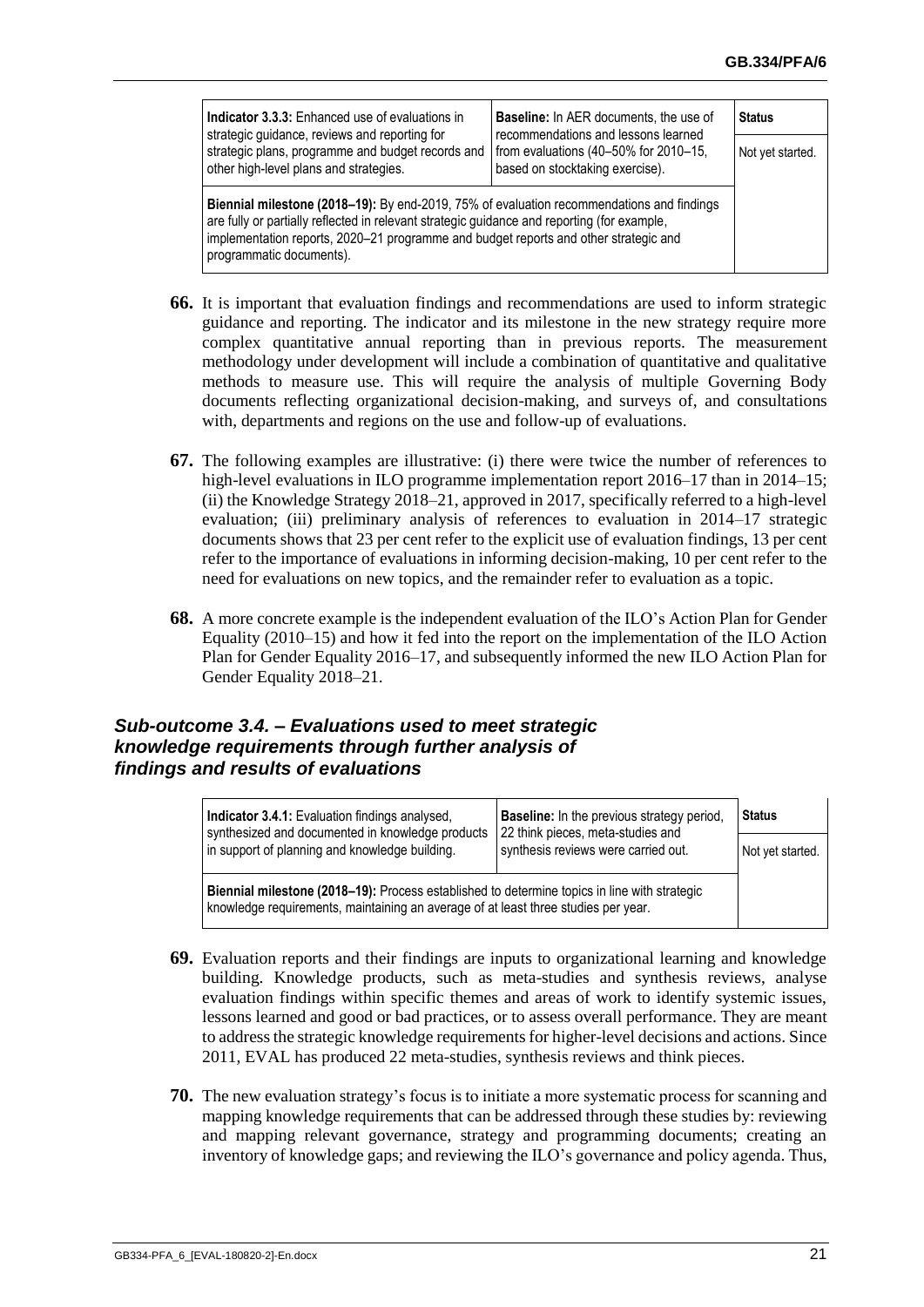EVAL will develop a more demand-driven process to develop knowledge products from the many evaluations undertaken annually.

Review of overall effectiveness of the ILO

| Indicator 3.4.2: The AER provides annual overview<br>of overall effectiveness of the ILO.<br>and effectiveness of ILO development                                                                                | <b>Baseline:</b> Analysis of decent work results                                 | Status           |
|------------------------------------------------------------------------------------------------------------------------------------------------------------------------------------------------------------------|----------------------------------------------------------------------------------|------------------|
|                                                                                                                                                                                                                  | cooperation completed, covering 2009-16<br>with ongoing revision of methodology. | Not yet started. |
| Biennial milestone (2018–19): Analysis conducted for 2017 and 2018, providing a synthesis on<br>the ILO's effectiveness; methodology further revised to facilitate regular analysis and reporting in<br>the AER. |                                                                                  |                  |

- **71.** Since the introduction of an evaluation strategy in 2011, a performance indicator calling for an overview of findings and issues related to the overall effectiveness of the ILO has been part of EVAL's annual reporting.
- **72.** The new strategy is specific in its requirement for a regular analysis of ILO effectiveness using improved measurement methodologies. Decent work results assessments are normally undertaken every two years to provide for a sufficient sample of evaluation data and the continued evolution of the ILO's results framework. These initiatives and processes are expected to converge into a new methodology that will facilitate regular analysis and reporting to the Governing Body. This year's traditional chapter in the AER on effectiveness (Part II) therefore reflects on new approaches that could be explored for a more comprehensive validation process of ILO performance at the country and global levels.

## <span id="page-25-0"></span>**Part II. Assessing the ILO's effectiveness and results**

**73.** Part II of the report provides an overview of EVAL's contributions to initiatives aimed at improving RBM in the ILO. Since 2011, EVAL has provided annual assessments of selected areas of the ILO's effectiveness, focusing on strategic relevance, effectiveness, impact, sustainability and efficiency. The new evaluation strategy 2018–21 calls for the continuation of these annual overviews and points to the need for a methodological review to enable more comprehensive reporting and validation of the ILO's decent work results and effectiveness.<sup>23</sup>

## <span id="page-25-1"></span>**A challenging but opportune time to innovate the way we assess overall effectiveness and results**

**74.** The new evaluation strategy is being introduced at a time that is both challenging and opportune. It can bring originality to the way in which EVAL functions. The 2030 Agenda is already in its third year of implementation and there is growing emphasis on the need to streamline the monitoring, evaluation and reporting of SDGs at the country and global levels. These concerns are reflected in the ILO's policy and governance documents. For instance, the resolution concerning effective ILO development cooperation in support of the SDGs, <sup>24</sup> adopted at the 107th Session (2018) of the International Labour Conference, reiterates the centrality of DWCPs as the primary vehicle for supporting member States in achieving the

<sup>24</sup> Adopted by the International Labour Conference at its 107th Session, Geneva, 2018, [https://www.ilo.org/ilc/ILCSessions/107/reports/texts-adopted/WCMS\\_633138/lang--en/index.htm.](https://www.ilo.org/ilc/ILCSessions/107/reports/texts-adopted/WCMS_633138/lang--en/index.htm)

 $23$  Biennial milestone 3.4.2 for 2018–19.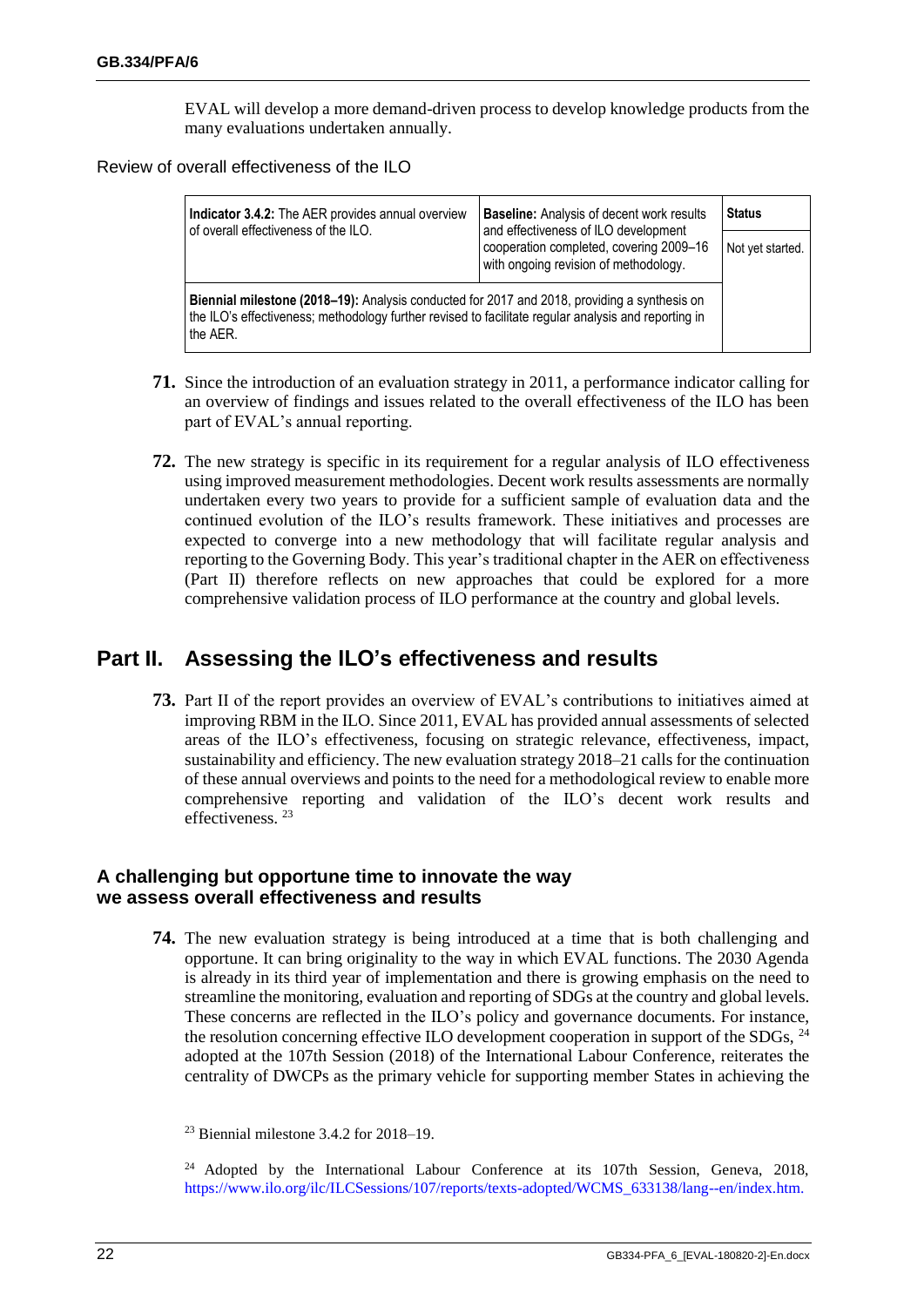SDGs. It also calls for a "better use of data collection, results-based management tools and evaluation, including impact evaluations, to demonstrate what works, support the scaling up of interventions and enhance the visibility of the Decent Work Agenda". These developments, combined with the ongoing work of the Office's internal RBM task force, provide a unique opportunity to innovate.

**75.** EVAL has a leading role in reporting on the effectiveness of interventions. This has been accomplished by applying a continuous cycle of feedback across evaluations and by providing more direct solutions through specific products. These include evaluability assessment tools, the SDG diagnostic instrument and inputs to project design and M&E frameworks at the appraisal stage of project documents. EVAL also works on improving the quality, comprehensiveness, coverage and analysis of evaluations so as to provide source material when reporting on effectiveness. Figure 5 illustrates the interconnectedness of these elements and the efforts made thus far towards strengthening design, monitoring and effectiveness.

#### **Figure 5. Assessing effectiveness and impact: Key elements and EVAL's role**

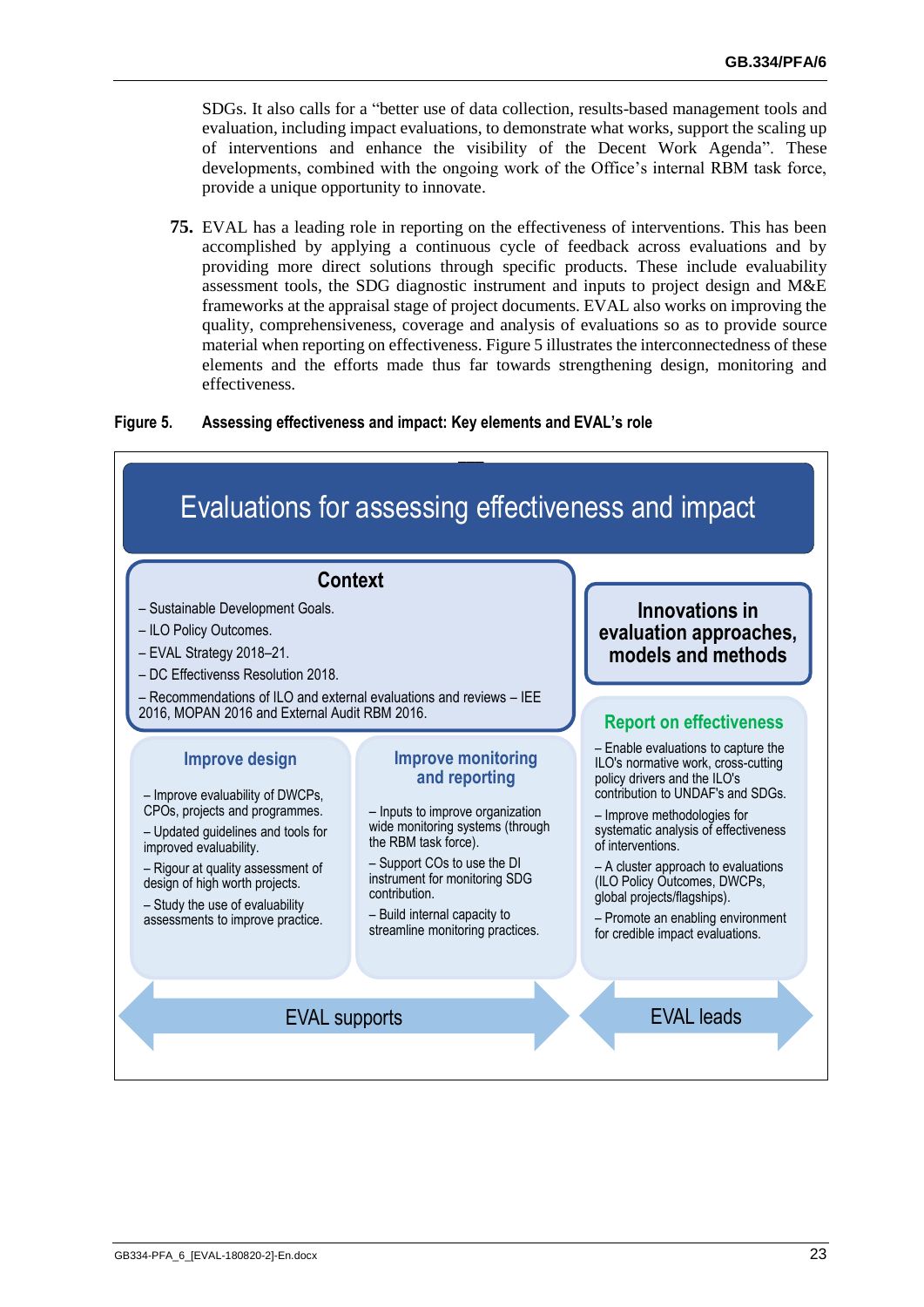## <span id="page-27-0"></span>**Support proper design, monitoring and reporting on programme and budget policy outcomes and DWCPs as the programmatic backbones of the ILO's Decent Work Agenda**

- **76.** Programme and budget policy outcomes and DWCPs demand effective linkages to the SDGs and should be well equipped to allow for robust monitoring, reporting and evaluation of their contribution to the SDGs and their indicators. Building capacities to monitor and evaluate the collective contributions to the Decent Work Agenda and the SDGs is as important as leveraging national and international partnerships to advance decent work goals. A diagnostic instrument, developed by EVAL, is already available to help assess and improve the evaluability of DWCPs in the context of the SDGs. Parallel to this, EVAL has developed a training programme for ILO constituents to build their capacity to monitor and evaluate DWCPs and SDGs (see biennial milestone 1.3). EVAL is also supporting capacity-building partnerships to enhance national capacity to conduct systematic country-led follow-up and reviews.
- **77.** These efforts, however, have to be backed by improved monitoring and reporting practices to ensure effective evaluation of the contribution of policy outcomes and DWCPs to the Decent Work Agenda and SDGs. Past AERs have stressed that weak monitoring and reporting capacity within projects and programmes limit the availability of data as well as the range of methods and questions that can be considered to evaluate development effectiveness at the level of delivering decent work results, as well as to measure the impact of ILO interventions. The establishment of an RBM task force in the ILO and an increased emphasis on developing clear theories of change are important improvements to address these gaps. EVAL has been contributing to this agenda, but evaluation reports continue to highlight two key issues that need to be addressed to achieve the desired results: (i) strengthening of monitoring and reporting practices for extra-budgetary-funded activities; and (ii) establishing clear accountabilities for overseeing Office-wide compliance.

**Recommendation 2:** Improve the Office-wide monitoring and reporting framework and practices for extrabudgetary-funded activities and assign clear accountability.

- **78.** In recent years there have been increasing calls to document and report on the ILO's development effectiveness and the multilateral system in general. Previous AERs have presented findings on effectiveness by synthesizing the numerous evaluation reports and distilling recurrent and systemic findings. This is primarily done through a meta-analysis of project-level evaluations using a set of performance criteria and relating the findings to decent work results. While the current methodology of meta-analysis provides a valid indication of areas of stronger and weaker performance, it is not equipped to fully measure or validate effectiveness. Some of the main challenges are: the insufficient reflection of higher-level effectiveness in project evaluations; the disproportionate time and resource distribution involved in conducting project evaluations as compared to strategic evaluations; and the lack of resources for ex post evaluations and impact assessments.
- **79.** Indeed, any comprehensive narrative on the ILO's effectiveness requires improvements at three levels, as illustrated in figure 6.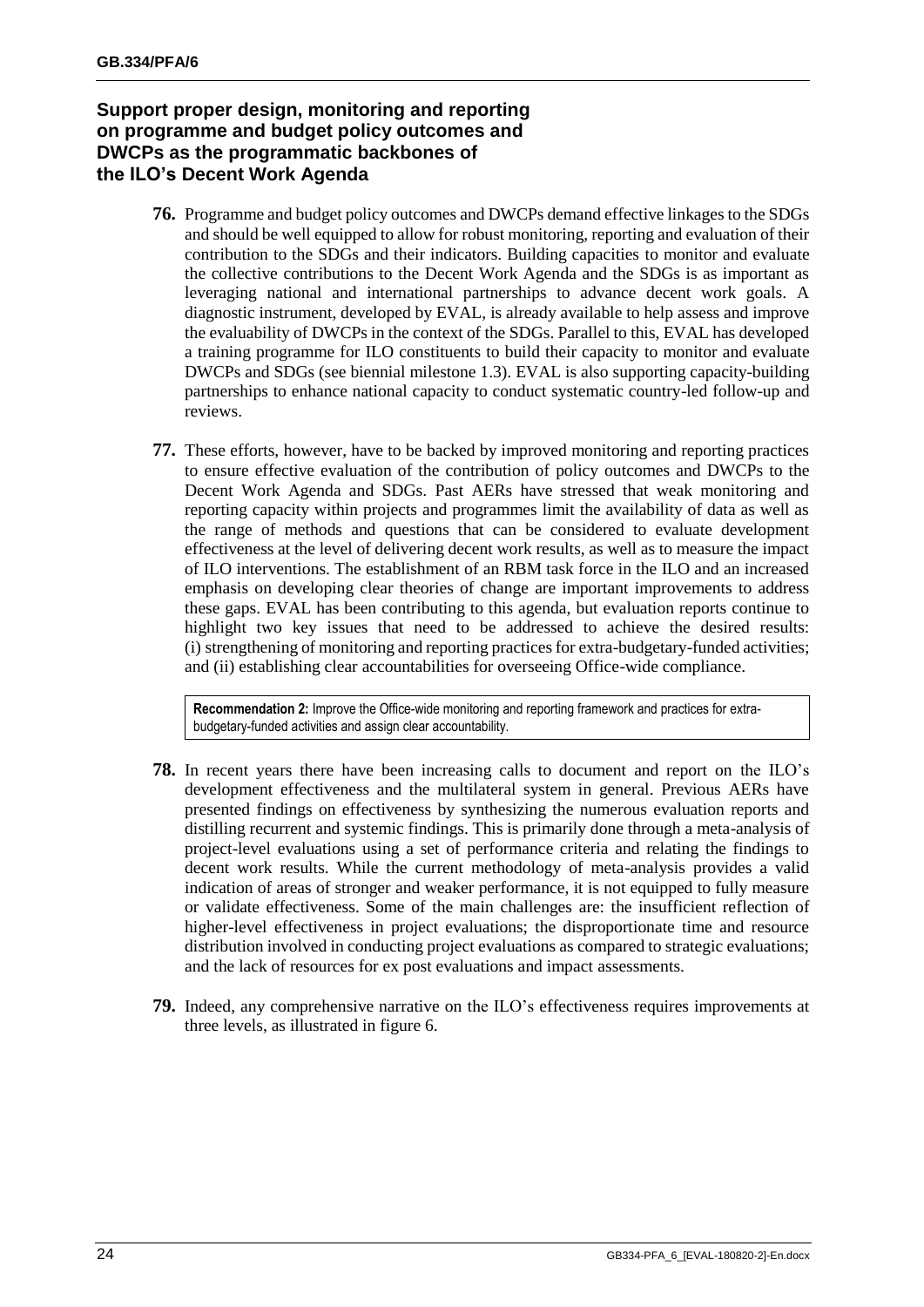**Figure 6. Reporting on the ILO's effectiveness: Potential improvements**



**80.** The following subsections provide a narrative on the improvements required at each level and the ongoing efforts in this direction.

#### <span id="page-28-0"></span>**Enhance the sufficiency of evaluations to inform a higher order of effectiveness**

- **81.** Some challenges in using project evaluations for reporting on effectiveness relate to inconsistencies in the manner in which they address evaluation criteria and the ILO's mandates. This includes the need for a better and more consistent reflection of costefficiency and of the contributions made by projects to relevant programme and budget policy outcomes. Policy outcomes have already been mapped to the SDGs, and could be useful in identifying information to enable reporting on results for specific SDG targets and indicators.
- **82.** Gaps can only be addressed by ensuring that evaluations follow standard and non-negotiable guidance regarding what they capture and present in the reports. It is particularly important to indicate which aspects evaluations should prioritize, such as an explicit analysis of tripartism, pro-poor coverage, inclusion and normative work. EVAL is currently conducting a study to have more practical guidance on evaluation models in order to better capture norms and social dialogue across a variety of projects (Part I, sub-outcome 2.4).
- **83.** Figure 7 provides an overview of findings of the most recent study done on decent work results, covering the period 2013–16. The performance areas assessed include: (i) strategic relevance and alignment; (ii) effectiveness, sustainability and impact; and (iii) efficiency of management and resource use.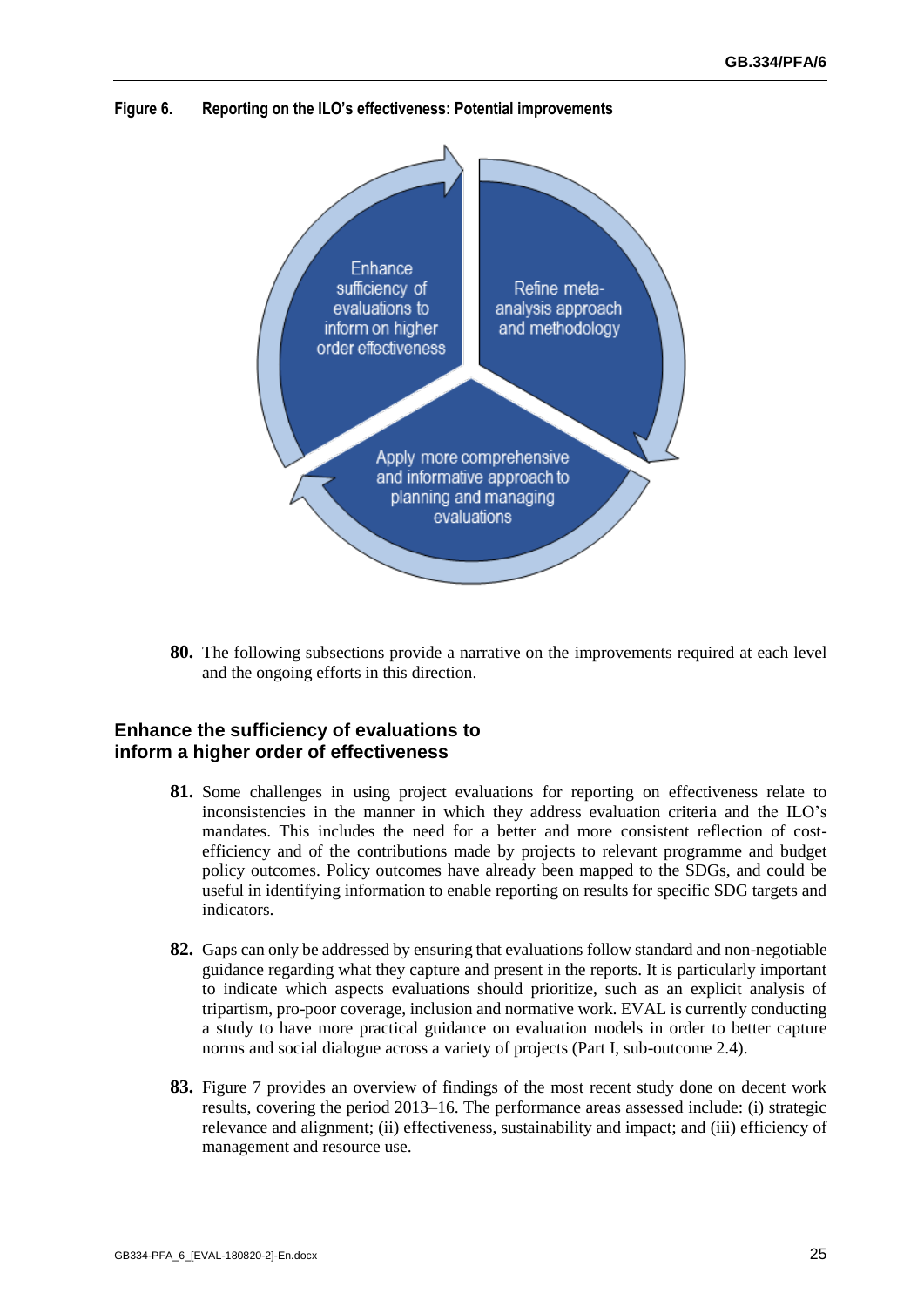#### **Figure 7. Snapshot of decent work results and effectiveness of ILO operations: A meta-analysis of development cooperation evaluations, 2013–16**

| Development cooperation performance was assessed through an ex post rating of 26 performance indicators. Overall<br>results in the three main performance areas, namely: effectiveness, sustainability and impact were rated successful for<br>nearly all projects; strategic relevance and alignment were relatively successful; and implementation performance and<br>efficiency of management were rated less successful. |                                                                                                                                                                                                                                                                                                                                                                                                                                                                                                                                                                                                                                                                                                                                                                                                                                                                                                        |  |
|------------------------------------------------------------------------------------------------------------------------------------------------------------------------------------------------------------------------------------------------------------------------------------------------------------------------------------------------------------------------------------------------------------------------------|--------------------------------------------------------------------------------------------------------------------------------------------------------------------------------------------------------------------------------------------------------------------------------------------------------------------------------------------------------------------------------------------------------------------------------------------------------------------------------------------------------------------------------------------------------------------------------------------------------------------------------------------------------------------------------------------------------------------------------------------------------------------------------------------------------------------------------------------------------------------------------------------------------|--|
| Strategic relevance<br>and alignment                                                                                                                                                                                                                                                                                                                                                                                         | . Nearly all projects demonstrated clear relevance to DWCPs and programme and<br>budget outcomes, but other aspects, such as design and alignment, were not rated as<br>highly.<br>. Constituent involvement was not always well integrated into project formulation or<br>implementation.<br>. While most project designs and approaches were rated positively, others were<br>overambitious or faced challenges due to an inadequate assessment of the country<br>context.<br>. The inclusion of gender sensitivity in project design received one of the weakest<br>scores.                                                                                                                                                                                                                                                                                                                         |  |
| Effectiveness,<br>sustainability and<br>impact                                                                                                                                                                                                                                                                                                                                                                               | . The ILO's overall performance in terms of effectiveness of development cooperation<br>was mostly favourable and received the highest score. Planned outputs were largely<br>completed to a high level of quality, and significant progress was usually made on<br>immediate objectives, including knowledge development, capacity building, normative<br>work/standards promotion and policy influence.<br>. Project achievements were found to have strategic importance at a country level in<br>almost all cases.<br>. Tripartite processes were embedded in the approach of most projects, but almost one<br>third of projects showed need for improvement in this area.<br>. Two-thirds of projects have some tangible prospects in terms of sustainability.                                                                                                                                    |  |
| Implementation<br>and efficiency of<br>management and<br>resource use                                                                                                                                                                                                                                                                                                                                                        | . Most projects were rated positively in terms of their implementation and efficiency.<br>Cost efficiency, as well as the support provided by the ILO, were considered positive<br>in the majority of projects.<br>. Internal coordination within the ILO usually went well, with projects often collaborating<br>with or supporting other ILO initiatives.<br>. Most projects also managed to leverage a reasonable amount of resources from<br>sources outside the ILO in order to support project implementation.<br>. The aspects rated lowest were the project's goal orientation, and monitoring and<br>reporting. Weaknesses frequently noted included poor alignment of indicators with<br>objectives and a lack of clarity in the definition of and differentiation between<br>indicators, targets, activities, milestones and results. In many cases, some of these<br>elements were absent. |  |

In approximately half of projects assessed, insufficient human or financial resources meant that not all project outputs or objectives were achieved, or that they were not carried out on schedule (also reported in the previous two meta-analyses). The assessment of implementation management was variable: approximately half of projects assessed experienced significant challenges. Lastly, the visibility and accessibility to knowledge and information generated by the project were positively assessed in fewer than 60 per cent of projects. This assessment suggests opportunities for improvement.

## <span id="page-29-0"></span>**Refining the meta-analysis approach and methodology to report on effectiveness**

**84.** The current meta-analysis approach requires changes to what it measures and which basic reference documents are used. One emerging alternative is to be more selective in deciding the topics/themes so that the analysis is more focused (rather than analysing project evaluations across all themes). The other complementary option is to identify criteria that can be used to comment on organization-wide concerns and on decent work results. Currently, the methodology applied in the meta-analysis approach to measure project effectiveness uses 26 criteria under three broad performance areas. Smaller subsets can be